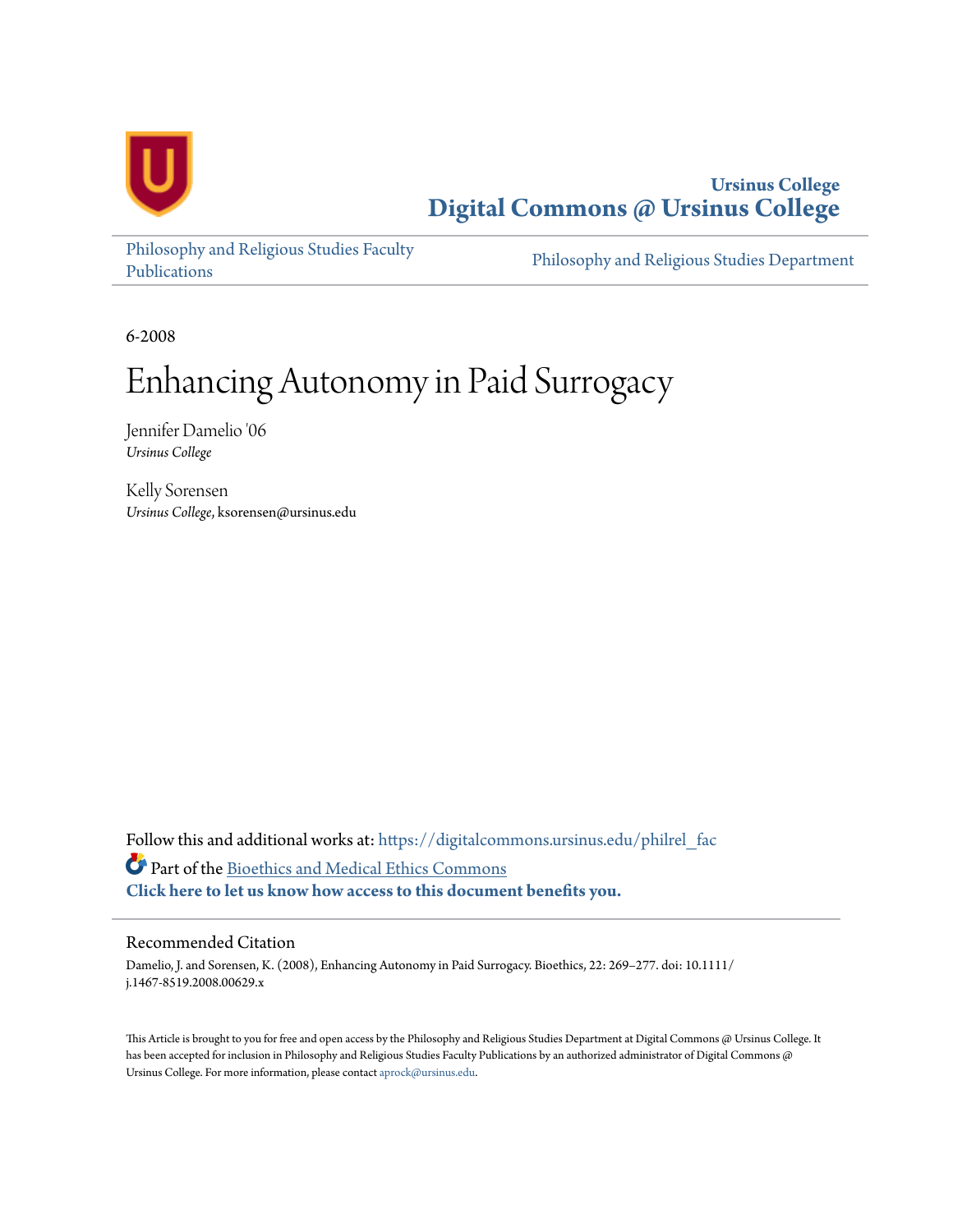# **Enhancing Autonomy in Paid Surrogacy**  Jennifer Damelio and Kelly Sorensen *Bioethics*, 2008

 The gestational surrogate – and her economic and educational vulnerability in particular – is the focus of many of the most persistent worries about paid surrogacy. Those who employ her, and those who broker and organize her services, usually have an advantage over her in resources and information. That asymmetry exposes her to the possibility of exploitation and abuse.

 State laws across the U.S. are still ambivalent about paid surrogacy. Many states have no surrogacy laws at all, and there is no orthodoxy among those that do. States that explicitly address the gestational surrogate's vulnerability generally do so in a crude way.

Some make paid surrogacy contracts illegal, even though this may compromise women's autonomy; others simply nullify surrogacy contracts in disputes, as New Jersey did in the well-known Baby M case. Because of her likely financial circumstances, the New Jersey Supreme Court argued that paying a gestational surrogate may 'make her decision less voluntary'.<sup>1</sup> Candidate surrogates tend to have significantly lower incomes than their employers, and so are more subject to coercion in such circumstances; for this reason, and also from concerns about the best interests of children, the Court determined that the surrogacy contract in the Baby M case was invalid.

<sup>&</sup>lt;sup>1</sup> Supreme Court of New Jersey. 1988. In the Matter of Baby M. 109 NJ 396, 537 A.2d 1227.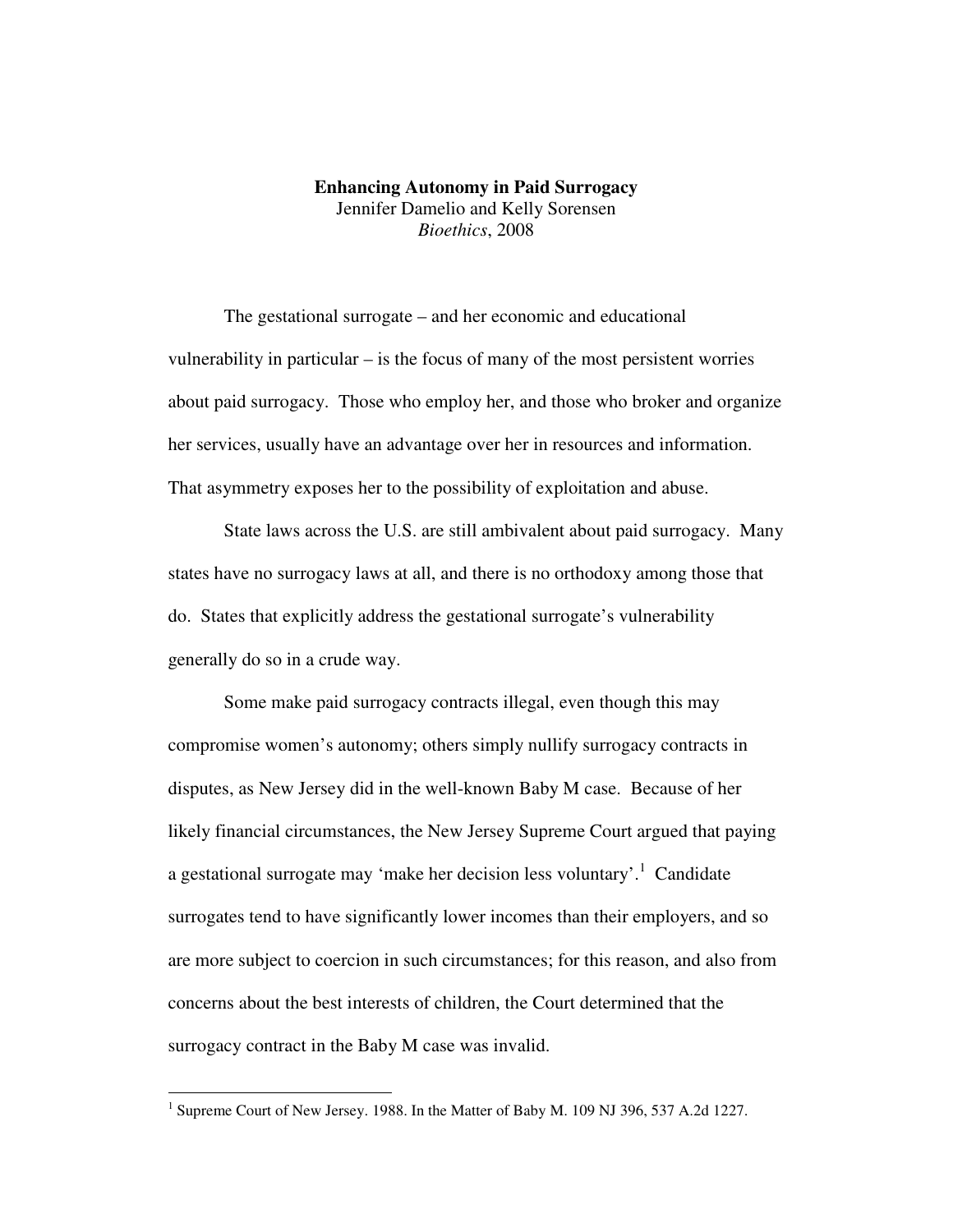Other writers advocate making paid surrogacy explicitly legal, arguing that among a woman's reproductive rights should be the freedom to enter into contracts that pay for gestational labor. But even those who occupy this position worry about the gestational surrogate's vulnerability. One answer is to ensure that the surrogate who changes her mind and wants to keep the resulting child may do so. Modeled after adoption statutes with a similar opt-out clause, this approach leaves an important sort of power and autonomy in the hands of the surrogate. $^{2}$ 

We want to suggest a new and additional answer to these worries – one that both protects the gestational surrogate and enhances her autonomy. We propose that states that allow paid surrogacy should require, as a minimum necessary requirement for the contract to be legal, that the surrogate participate in a short class on contract pregnancy. The content of this class, which we will discuss more below, would include information about the experience of other paid surrogates, what can and cannot legally be required of surrogates, and alternative forms of employment. The class will improve the surrogate's opportunity to make an autonomous decision and guard her right to make choices about reproduction and her body.

<u>.</u>

<sup>2</sup> B. Steinbock. Surrogate Motherhood as Prenatal Adoption. *Law Med Health Care* 1988; 16(1): 44-50.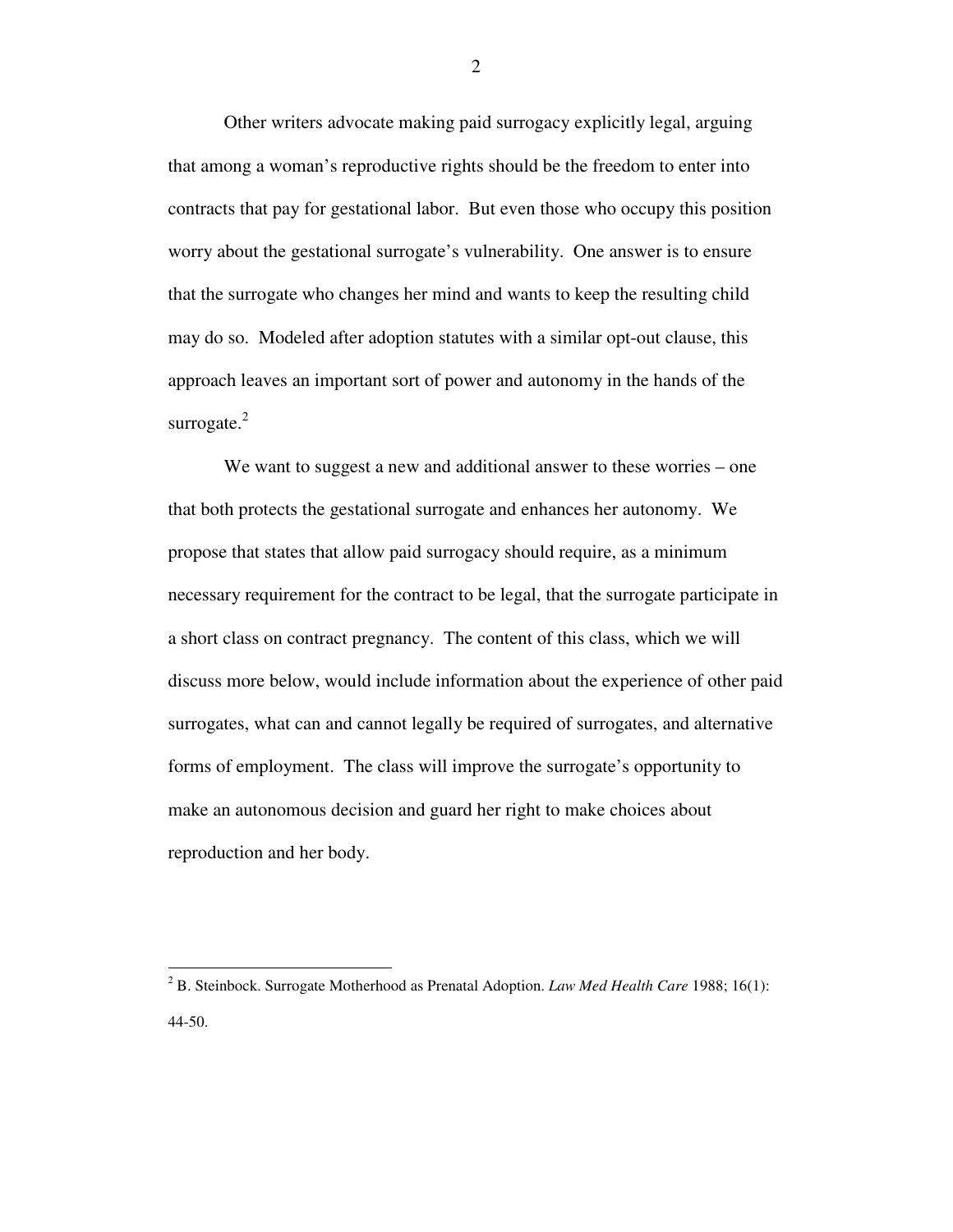Policies of this sort, sometimes called 'soft law', $3$  require an individual to be well-informed before pursuing activities that include some important risk. We will argue that a soft law policy in the case of paid surrogacy addresses central concerns about the gestational surrogate's vulnerability. A legal ban forbids too much, and bald legal permission allows too much; but a soft law educational requirement strikes the right balance. A soft law approach would also enhance surrogate autonomy in place where surrogacy is already legal.

## **I. Concerns about Paid Surrogacy**

 We will begin by examining concerns about paid surrogacy that focus in some way on the surrogate's vulnerability. Some of the arguments can be answered sufficiently, as we will show, but others will persist. The legal solution we propose offers some new answers to the remaining concerns.

 We will need some terms for the people involved in the contract. First, the 'contracting couple' is the couple who, in an attempt to have a child, wishes to employ a surrogate. $4$  In most cases, they will become the legal parents of the child after its birth. The woman who enters an agreement with the contracting couple to carry a child in her womb is the 'gestational surrogate', 'surrogate

<sup>&</sup>lt;sup>3</sup> The term was originally used in the context of international law for codes which have little or no binding force. Here we use it as a term for binding, enforceable laws that mandate some performance or activity in order for one to obtain a certain legal permission. We describe soft law more below.

<sup>&</sup>lt;sup>4</sup> The contractor may be a single person instead; but for simplicity, and since the majority of arrangements involve couples, we will use the term for the more common type of case.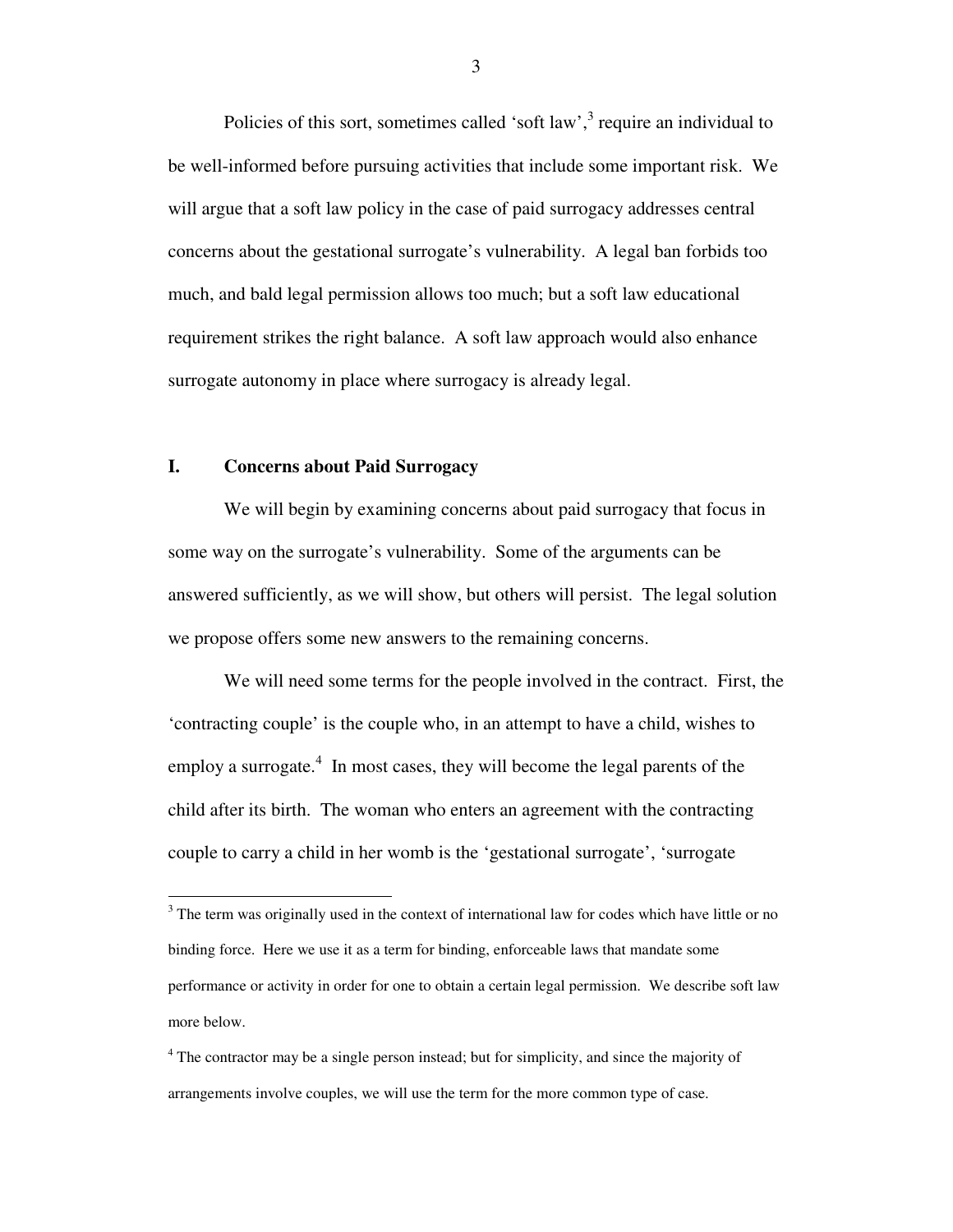mother', or 'surrogate' – terms we will use interchangeably. There is some concern that the term 'surrogate' is prejudiced against her, since it already invites the view that she occupies a less important role in the creation of the child than the contracting couple. We share this concern about the term, but it has become relatively standard, and alternative terms also have problems.

The child may have a genetic tie to the gestational surrogate; her egg could be fertilized with the sperm of the contracting father. It could also happen that the surrogate shares no genes with the child she carries; a fertilized egg could be implanted into her womb. Some discussions distinguish the two situations with different terms for the surrogate (for example, 'traditional surrogate' and 'gestational surrogate' respectively).<sup>5</sup> In the arguments we will present, it does not make a difference which of the two situations the surrogate is in, so we will not use terms that reflect the distinction.

 (1) Surrogacy contracts require a woman to perform nine months of gestational labor and then sever all ties to the child almost immediately after its birth. Some see surrogacy as a more subtle form of prostitution; the woman in effect sells her womb and relinquishes control of her body. Prostitution is generally not legal in the United States, and since surrogacy seems to be along the same lines, the worry goes, it should not be legal either. The argument is that a

 $<sup>5</sup>$  J.K. Ciccarelli, & J.C. Ciccarelli. The Legal Aspects of Parental Rights in Assisted Reproductive</sup> Technology. *J Soc Issues* 2005; 61(1): 129. Note that Ciccarelli and Ciccarelli use the term 'gestational surrogate' more narrowly than we do.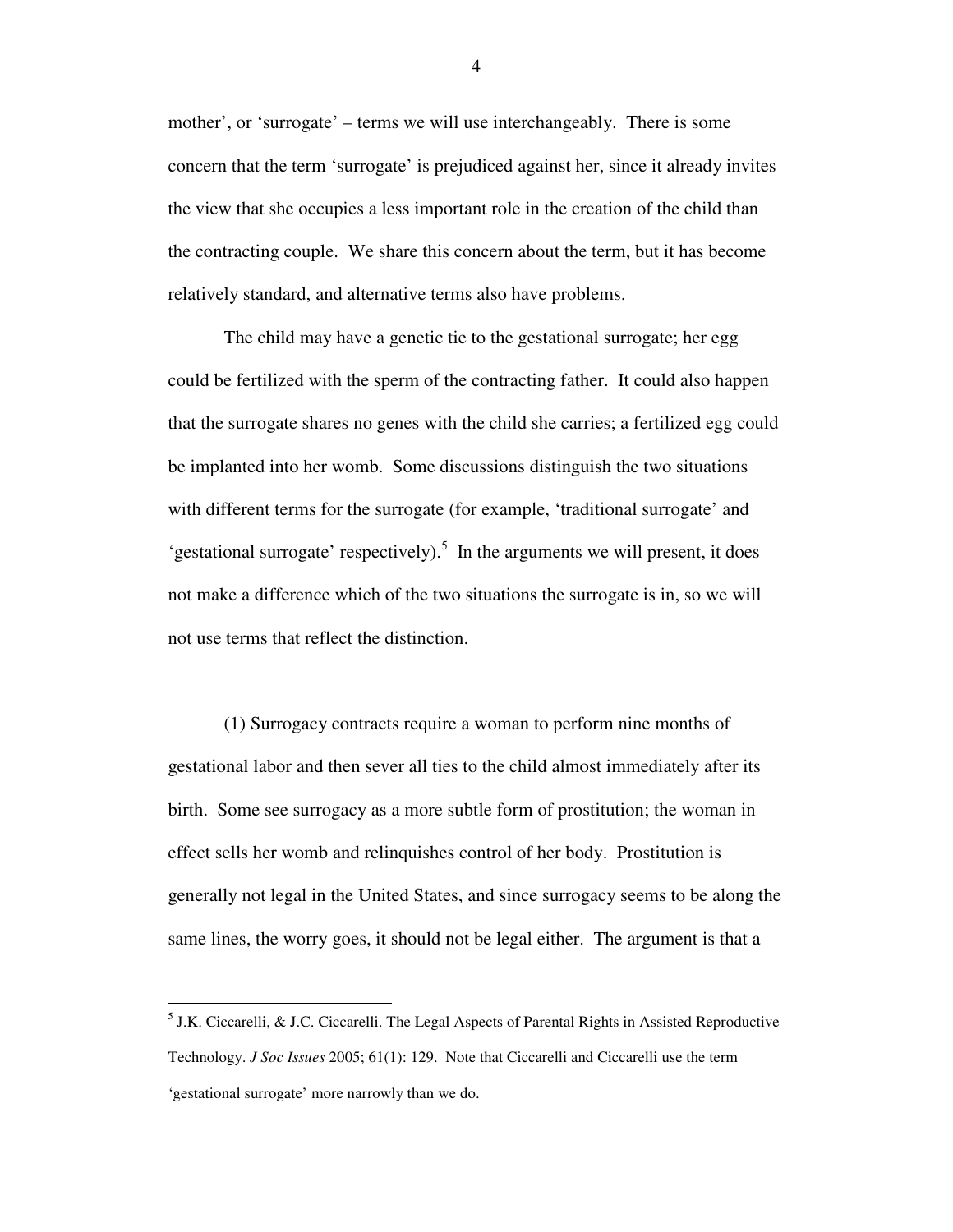woman should not be able to enter into a contract in which she sells her body under these circumstances. $6$  Call this the 'prostitution argument'.

The prostitution argument is sensitive in some ways to the gestational surrogate's vulnerability, but it's somewhat off target. For instance, prostitution and surrogacy have importantly different objectives. Prostitution consists in the selling of women's bodies for sexual satisfaction; but the aim of surrogacy is to bring a child into the world. Even though both are services performed for money, the analogy is not solid – it is hard to compare prostitution and surrogacy when their purposes are so different. Another objection to the prostitution argument is that people are allowed to 'sell their bodies' in a broad variety of other ways. In the U.S., people can sell eggs and sperm, plasma, hair, and they can accept jobs that are known to compromise their physical health. Coal workers who know that mining poses serious health risks – they know they are potentially shortening their lives by accepting the job – are still allowed to make that decision. There is no reason to think that surrogacy is more like prostitution, an illegal form of 'bodyselling', than it is like egg-selling, or any of the other legal forms of 'bodyselling'.

Another objection to the argument about 'body-selling' is that surrogacy contracts do not actually turn women's bodies into objects of sale. There is a difference between 'compensating a woman for her services, and paying a woman

 $\overline{a}$ 

 $\sim$  5

<sup>6</sup> S.A. Ketchum. 1992. Selling Babies and Selling Bodies. In *Feminist Perspectives in Medical Ethics*. H.B. Holmes & L.M. Purdy, eds. Bloomington & Indianapolis. Indiana University Press: 290.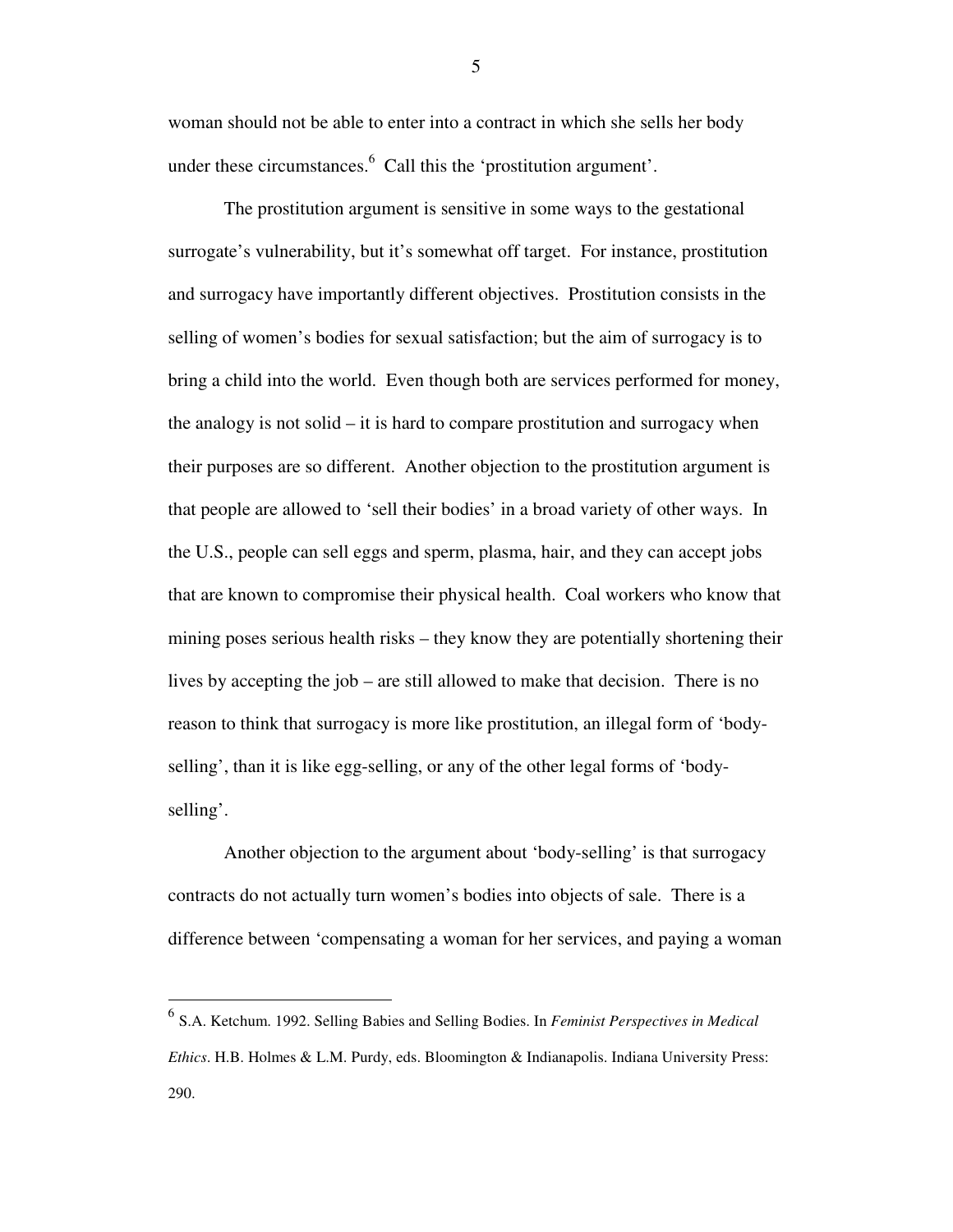for the use of her body'.<sup>7</sup> To illustrate this difference, consider lawn mowing. If I need my lawn mowed, there are two possibilities: I can pay you to use your lawnmower, in which case I would take possession of your lawnmower for an agreed period of time; or I can pay you for *you* to use your lawnmower to cut my grass – in other words I would pay you for your service of mowing my lawn. 'Any right I have here is at most a right to insist that you do with your lawnmower what you said you would. But that is not a right to your lawnmower.<sup>8</sup> Surrogacy is more like the case of being paid for the service. The contracting couple does not gain a right to do whatever they please with the woman's body while she carries the child. The most they can do is ask that she do with her body what she agreed to do in the contract. In surrogacy, then, a woman is not 'selling her body' but being compensated for her services. Heidi Malm says there is no more commodification in paying a surrogate than 'paying a surgeon to perform an operation, a cabby to drive a car, or a model to pose for a statue'.<sup>9</sup> That's putting it too strongly – the surrogate's service is more intimate and bodily invasive than that of the surgeon, the cabby and the model – but the prostitution analogy is still misleading.<sup>10</sup>

8 Ibid.

<u>.</u>

<sup>9</sup> Ibid: 297.

<sup>7</sup> H.M. Malm. 1992. Commodification or Compensation: A Reply to Ketchum. In *Feminist Perspectives in Medical Ethics*. H.B. Holmes & L.M. Purdy, eds. Bloomington & Indianapolis. Indiana University Press: 297.

 $10$  For more critical analysis of the prostitution analogy, see L. M. Purdy. Surrogate Mothering: Exploitation or Empowerment? *Bioethics* 1990; 3(1): 24-26.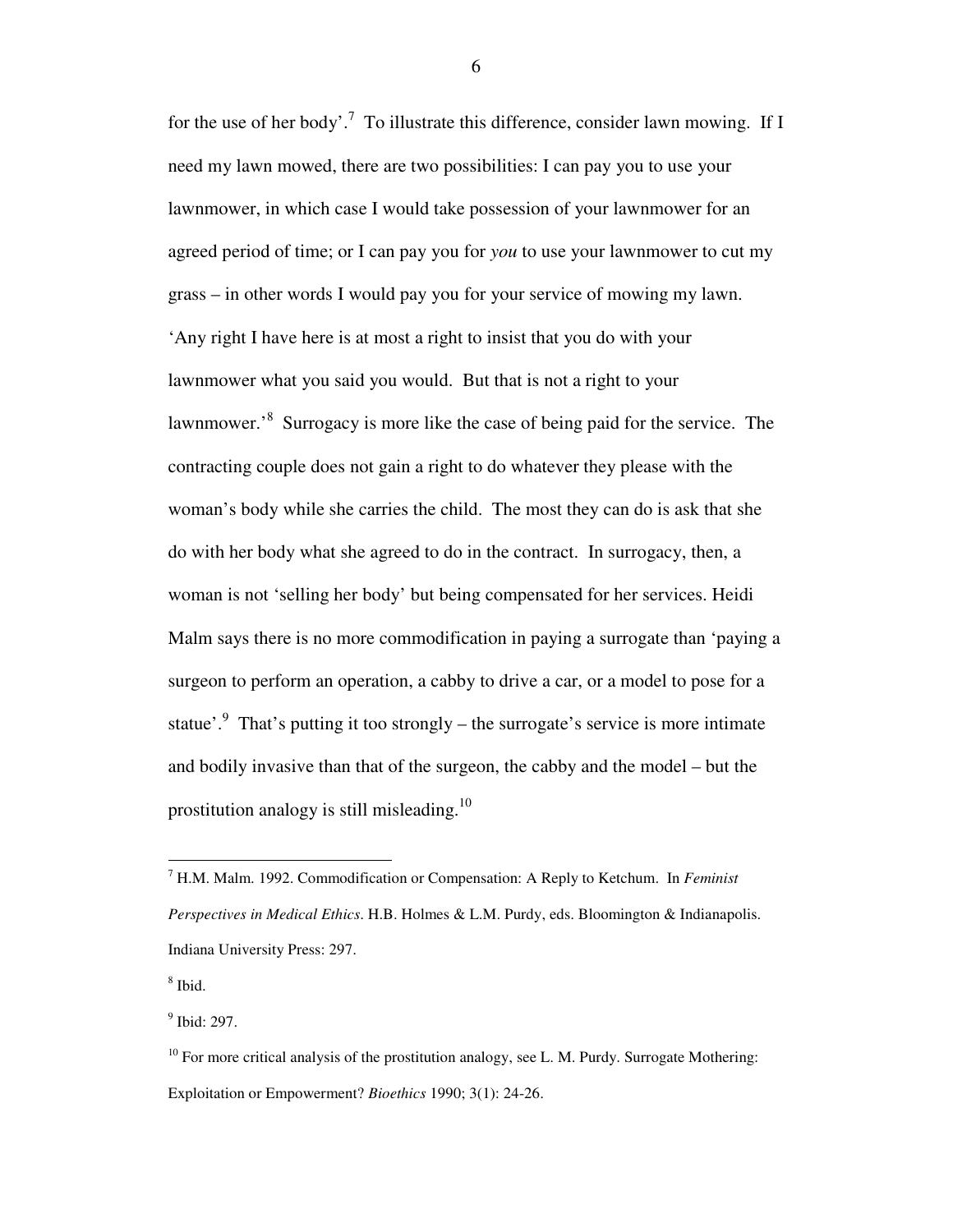(2) A related concern is that paid surrogacy is 'baby-selling'. Like the prostitution argument, which argues against the sale of women's bodies, the babyselling argument contends that surrogacy contracts turn children into objects of sale, which devalues their lives, and maybe broader human life as well. Commodification of this sort, the argument says, is an attack on human dignity: the child's, but also the surrogate's, the contracting couple's, and everyone else's, too.

Like the gestational surrogate, children are vulnerable in surrogacy arrangements, and we agree that their interests should be carefully protected, although that is not our primary focus here. We also agree that there are legitimate concerns about exposing gestation to marketplace norms. But there are reasons to think that the baby-selling argument misfires. First, just as in our objections to the last argument, the purpose of surrogacy is crucial. The contracting couple want to be parents – they are not paying money to exploit the child or to make a profit from a resale. Second, in most cases the contracting father has supplied the sperm to create the child. He is genetically the father, so it seems odd to say he is buying his own child. Third, contracts that ensure that the surrogate can change her mind and keep the baby – the opt-out clause that we mentioned above – help preserve the sense that she is selling a service, not a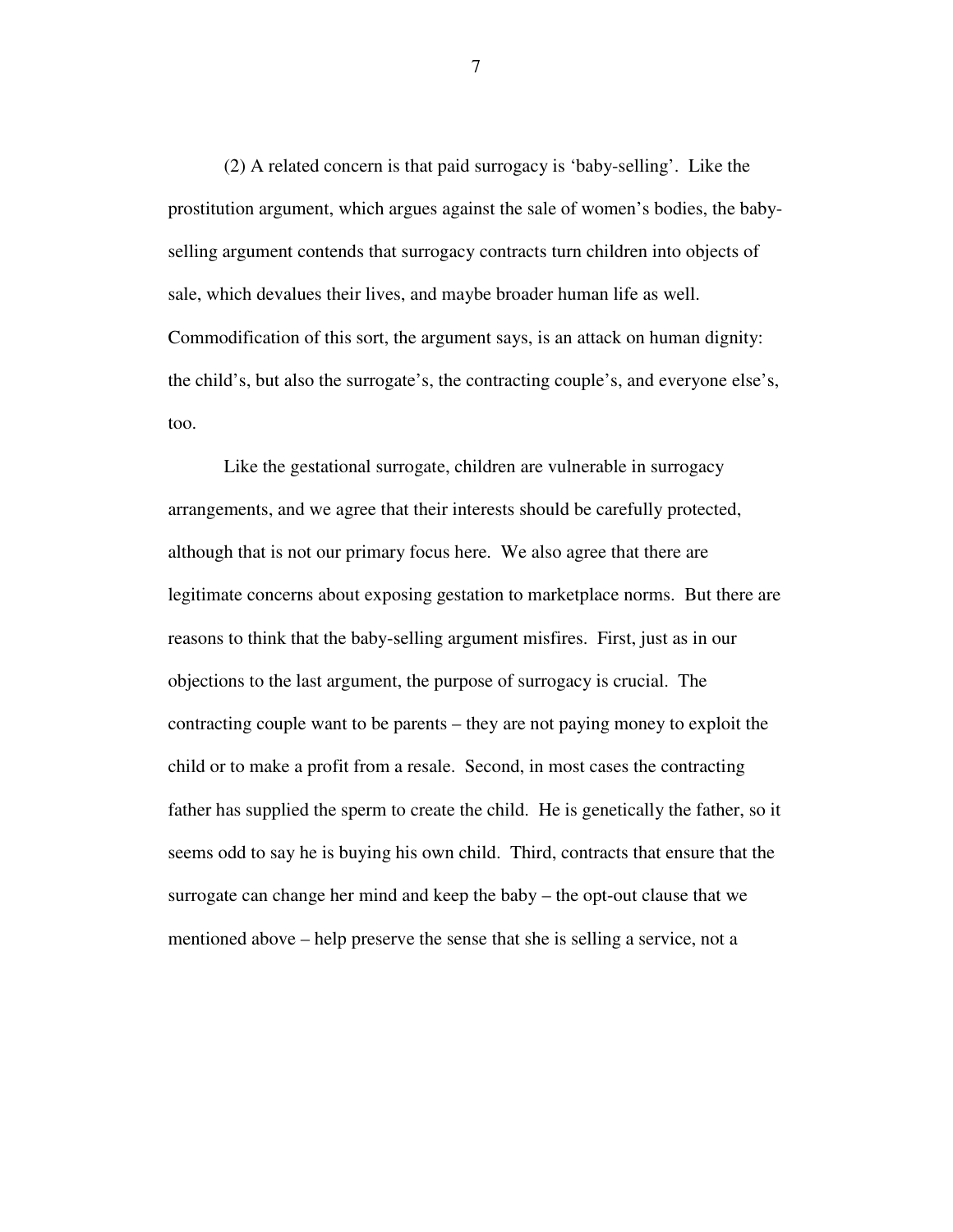child. Contracts without an opt-out clause are more easily interpreted as selling a product or outcome instead of a process.<sup>11</sup>

Most remaining objections about baby selling should be directed at surrogacy brokers, rather than the gestational surrogate or the contracting couple, both of whom stand in some danger of being exploited by these brokers. And in any case, worries about third parties profiting from the contract are already present in many adoption arrangements.<sup>12</sup>

(3) Even if these first two arguments are answered, it's true that compensation is an important incentive for many gestational surrogates. Kelly Oliver only mildly overstates the situation when she says that 'very few women, if any, would perform surrogacy services without payment'.<sup>13</sup> That surrogacy arrangements would significantly diminish if paid surrogacy were illegal is itself a

-

 $11$  Although our concern in this paper is with the surrogate herself, issues about child welfare are deservedly the focus of much work on surrogacy. We don't presume to answer all the concerns about the exploitation, commodification, and well-being of the child. For a collection of concerns about child welfare, see M. Brazier, M, A. Campbell, & S. Golombok. 1998. *Surrogacy: Review for Health Ministers of Current Arrangements for Payments and Regulation. Report of the Review Team*. London: Department of Health: 29-38. We do note that, as the Brazier Report speculates, enhancing surrogacy autonomy may lower some of the risk of psychological harm to the child.  $12$  One new worry that surrogacy does present is this: adoption concerns relinquishing an existing child, while surrogacy involves payment for the creation of a future child. Our thanks to an anonymous referee for emphasizing this point.

<sup>13</sup> K. Oliver. 1992. Marxism and Surrogacy. In *Feminist Perspectives in Medical Ethics*. H.B. Holmes & L.M. Purdy, eds. Bloomington & Indianapolis. Indiana University Press: 268.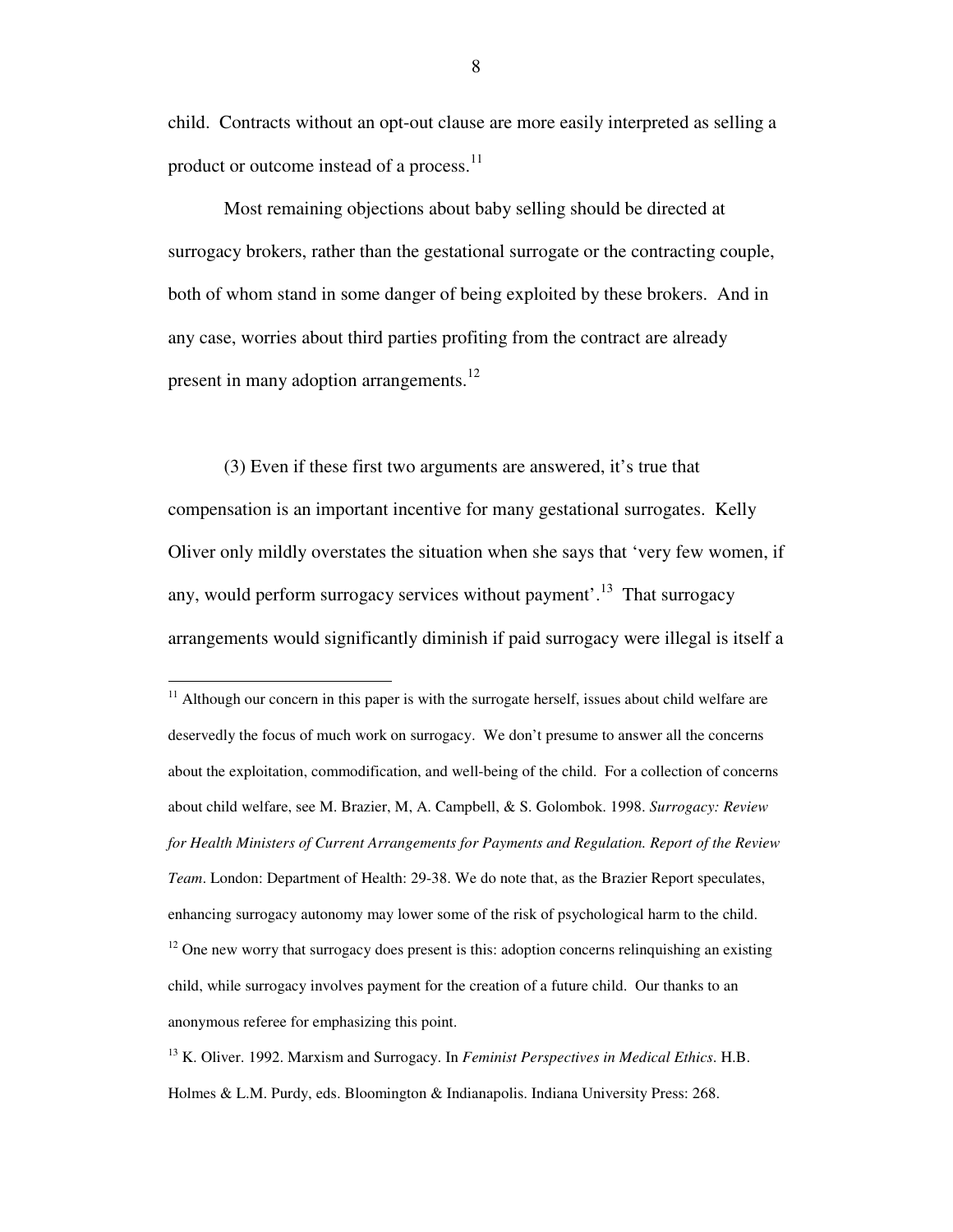sign that there is something wrong with the practice. Or so says the 'compensation argument'.

If the worry is that economic factors wrongfully force women into entering these contracts, it is not clear that women are forced in this way. Many people would not do their jobs if they were not paid, not just surrogate mothers. Even people who love their work may do something else if they weren't getting paid, simply because they need to earn a living somehow. So the fact that most surrogates want to be compensated for their services is not enough to show paid surrogacy should be illegal.

(4) Compensation aside, some think paid surrogacy should be illegal because the nature of the work is particularly unrelenting: the surrogate mother is 'never off-duty'.<sup>14</sup> She is under contract for perpetual service, twenty-four hours a day, and 'most people do not perform their service twenty-four hours a day, unless they are slaves'.<sup>15</sup>

But most gestational surrogates have already had at least one child and are not unaware of the pains and restrictions of gestating. And there are other jobs women perform where they are 'never off-duty'. Actors and models are restricted in many areas of their lives – what they eat, how they dress, where they go and with whom. Public scrutiny keeps them always on-duty. It is true that the consequences are not quite the same. The actress who splurges on french fries

 $14$  Ibid.

 $15$  Ibid.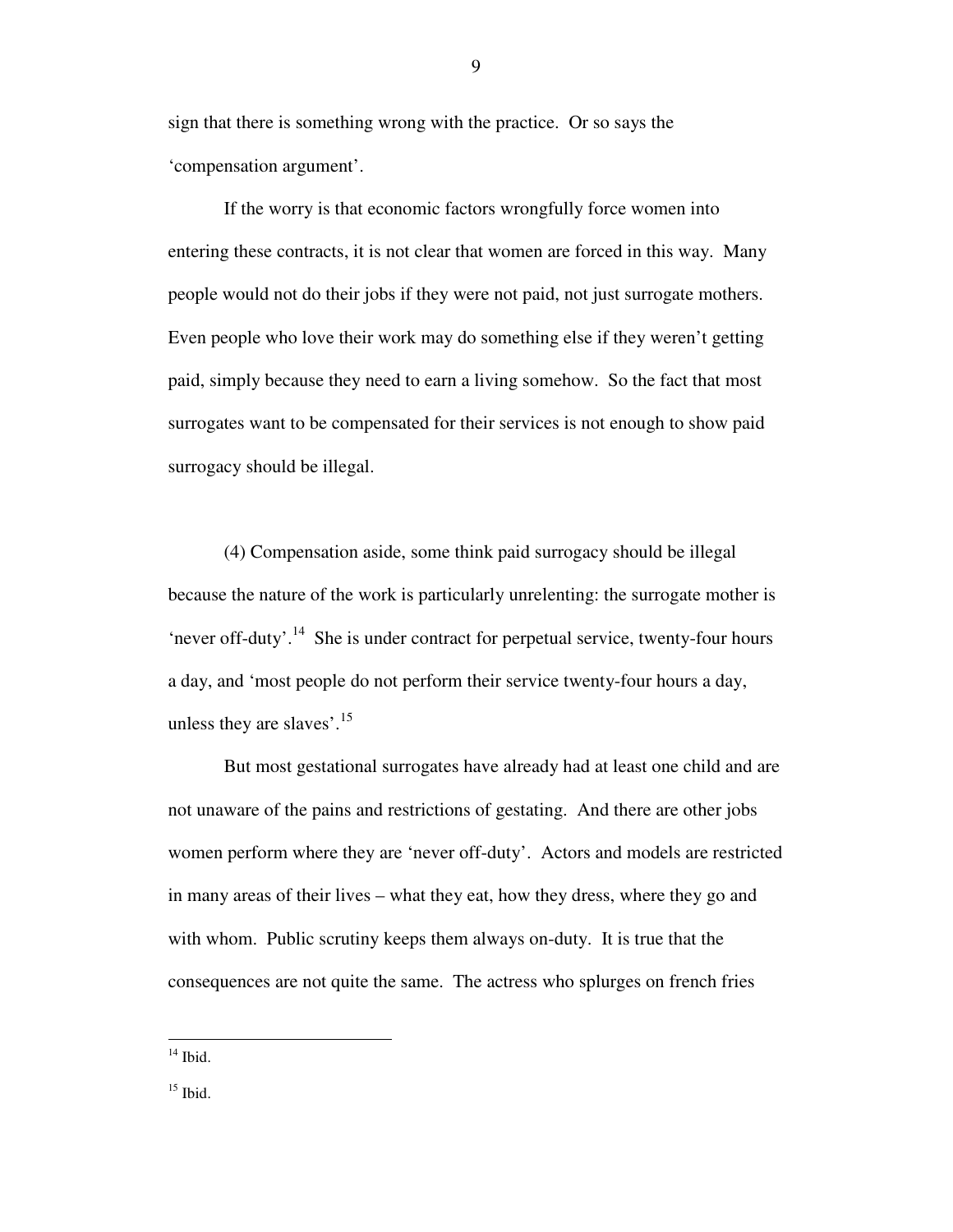and a milkshake hurts only herself. If a surrogate mother goes 'off-duty', drinking alcohol or skipping a doctor's appointment, she risks harm not just to herself but the fetus as well. But the 'never off-duty' argument seems focused on the vulnerability of the surrogate, not the fetus, so the situations are similar enough.

Also analogous is the case of doctors. Doctors who are on call have certain responsibilities, and even when not on-call, they are never entirely offduty. What they do in private areas of their lives can affect their work and in turn the health and safety of others. The off-call doctor who gets intoxicated, even though he knows his troubled patient may need him later, could be compromising his responsibility to his patient. Even in an ideal world, where division of physician labor were more fair, doctors would need to stay on-call for weeks to monitor the course of certain patients' progress.

Over the longer term, doctors are expected to remain informed about new medical developments. Patients should be able to trust that doctors who graduated from medical school decades earlier aren't unaware of advances in treatments and medications. Much of this information doctors will need to assimilate when they are off-duty. So even with its characteristic demands, paid surrogacy isn't the only job with limitations on off-duty life.

It's also worth noting that surrogates, actors, and doctors still retain broad freedom about what they do, even when they are not fully off-duty. Surrogates, for instance, can hold other jobs and care for their existing children.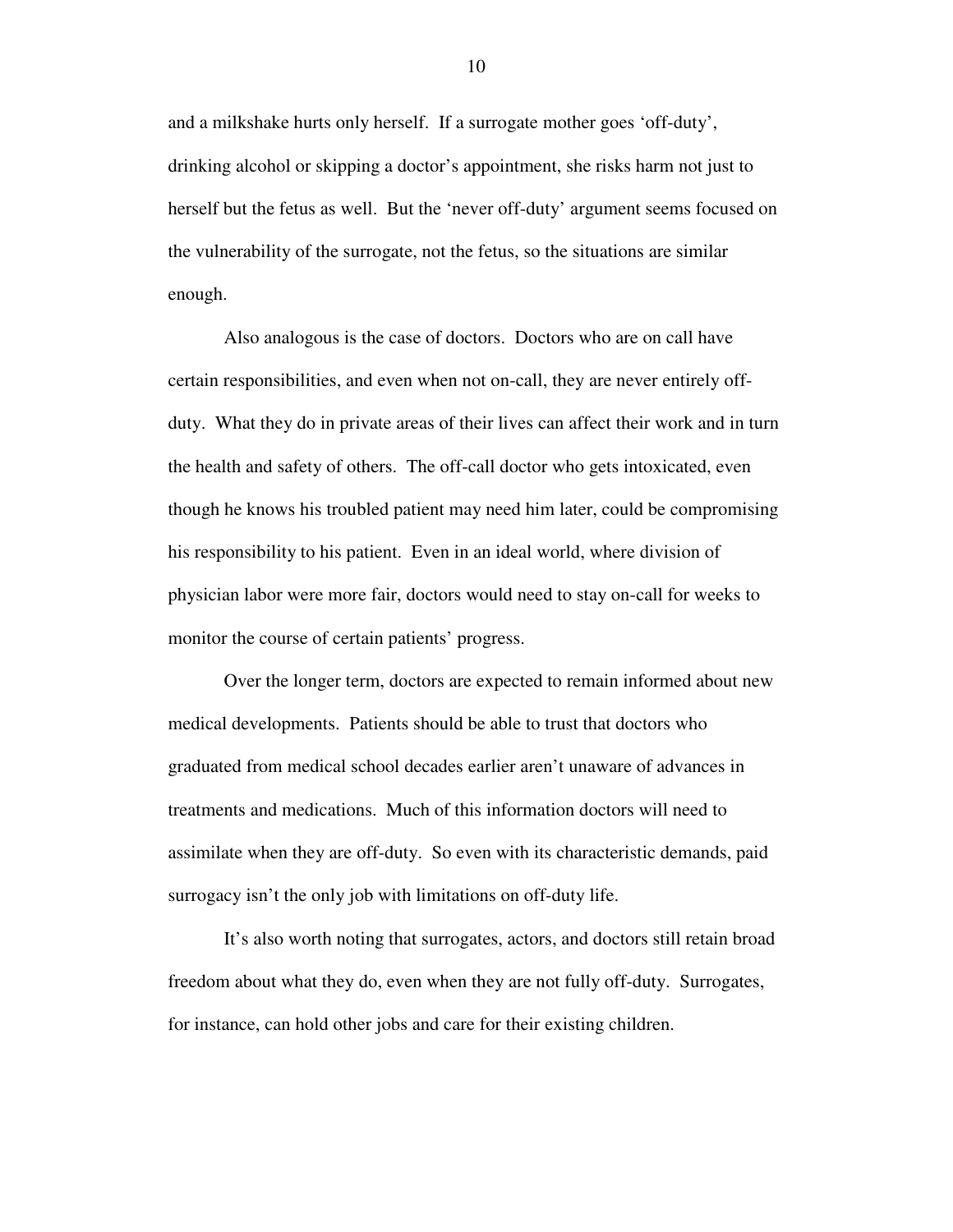(5) The previous arguments don't exhaust concerns about exposing gestation to the marketplace. She is neither a prostitute nor a baby-seller, and she is not a slave; but some argue that the gestational surrogate is mistreated by the very nature of paid surrogacy arrangements. On the 'mistreatment argument', paid surrogacy turns women's bodies into commodities and means of production. 'In general, within the surrogacy arrangement, the "surrogate" is treated as a machine whose services can be exchanged for money.<sup>16</sup> Gender bias and economic inequality make this sort of abuse inherent in the practice. The contracting couple simply uses her womb and controls her life. Gestational labor is alienated labor, and the law should protect candidate surrogates from that.<sup>17</sup>

 This argument overstates the power contracting couples have over surrogates. When the gestational surrogate signs the contract, she makes an agreement to perform certain specific duties, but some state laws and court decisions have wisely limited the breadth of control contracting couples can exercise, as does legal precedent in general contract law. The couple cannot use the surrogate's body in any way they please; they can only expect that she carry out the specific expectations set forth in the contract. And again, although the surrogate mother is never 'off-duty', she can anticipate the restrictions that healthy gestation will impose on her behavior; if she does not wish to submit

 $\overline{a}$ 

<sup>16</sup> Ibid: 275.

 $17$  Kelly Oliver claims that surrogacy belongs in an especially invidious category of alienated labor: "estranged labor." But Oliver seems unclear about what qualifies certain labor as estranged. Ibid: 274-276. See also G. Corea. 1985. *The Mother Machine*. New York: HarperCollins; C. Overall. 1987. *Ethics and Human Reproduction*. Boston: Allen & Unwin.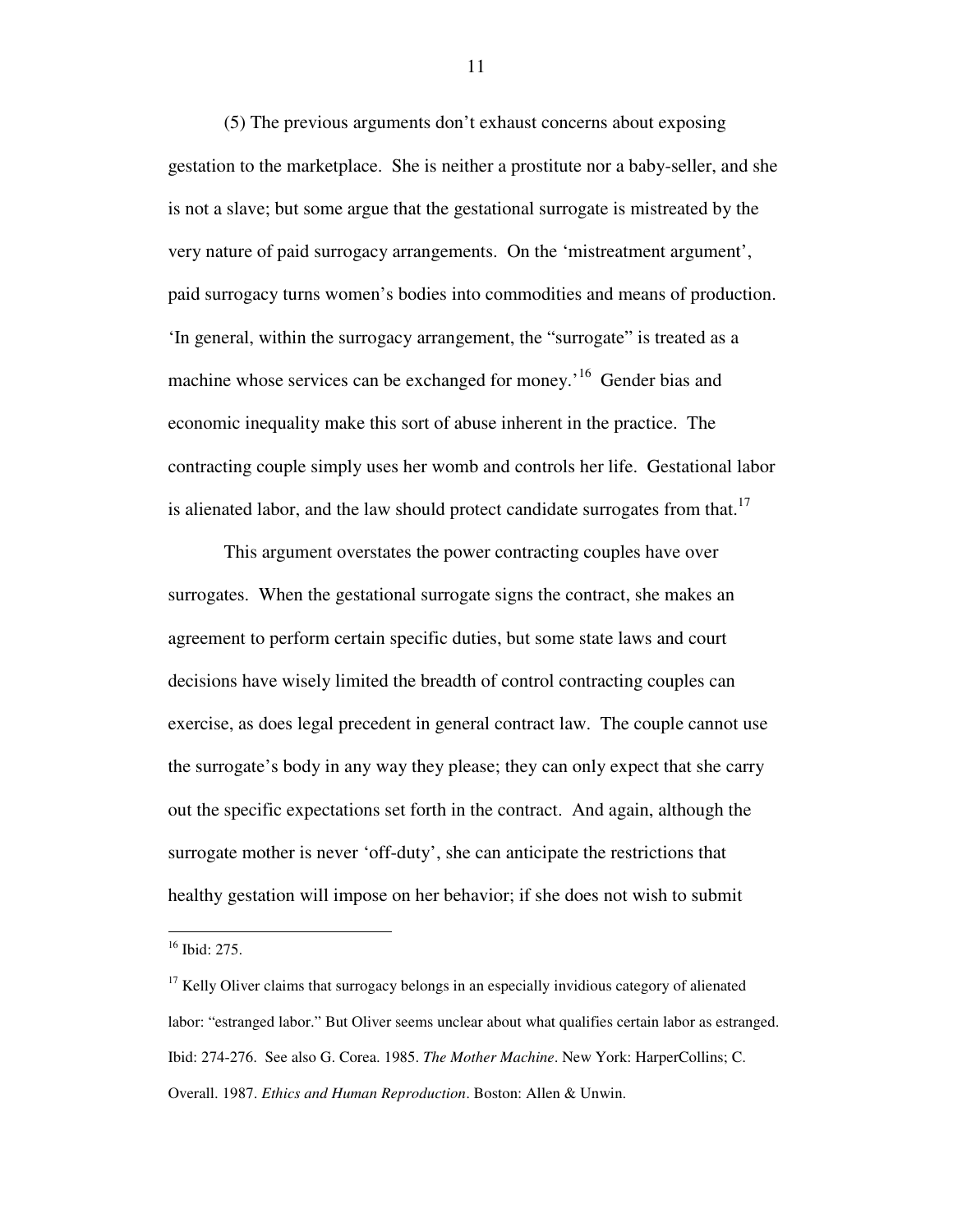herself to these restrictions, she does not have to sign the contract. Even more traditional jobs restrict people's behavior in one way or another.

It is true that the surrogate is generally not on an equal footing with the contracting couple. She is usually less economically well off and less educated then the couple, $18$  and so she enters surrogacy arrangements more vulnerable to mistreatment than the contracting couple. But the stronger form of the mistreatment argument overstates both the level and risk of damage to the surrogate.

(6) Some argue that surrogacy makes unfair predictive demands on women. During gestation, it is common for a woman to develop strong feelings towards the fetus growing in her womb. Contracts that demand that she harbor these feelings and then give up the child she has grown attached to are unreasonable. Surrogacy asks a woman to decide how she will feel towards a child she carries but doesn't intend to keep; but the extent and kind of connection she will feel is too difficult to predict. It's wrong, the 'demanding prediction argument' says, to require that she commit to a process whose effect on her is in principle impossible to foresee.

To address this particular sort of surrogate vulnerability, many laws and brokers require her to have given birth to another child before being allowed to enter into a surrogacy contract. But this provision may not be enough to answer the worry – when she was pregnant before she did not carry the fetus with the expectation of having to give it up after birth.

<u>.</u>

<sup>&</sup>lt;sup>18</sup> See the data presented in argument seven below.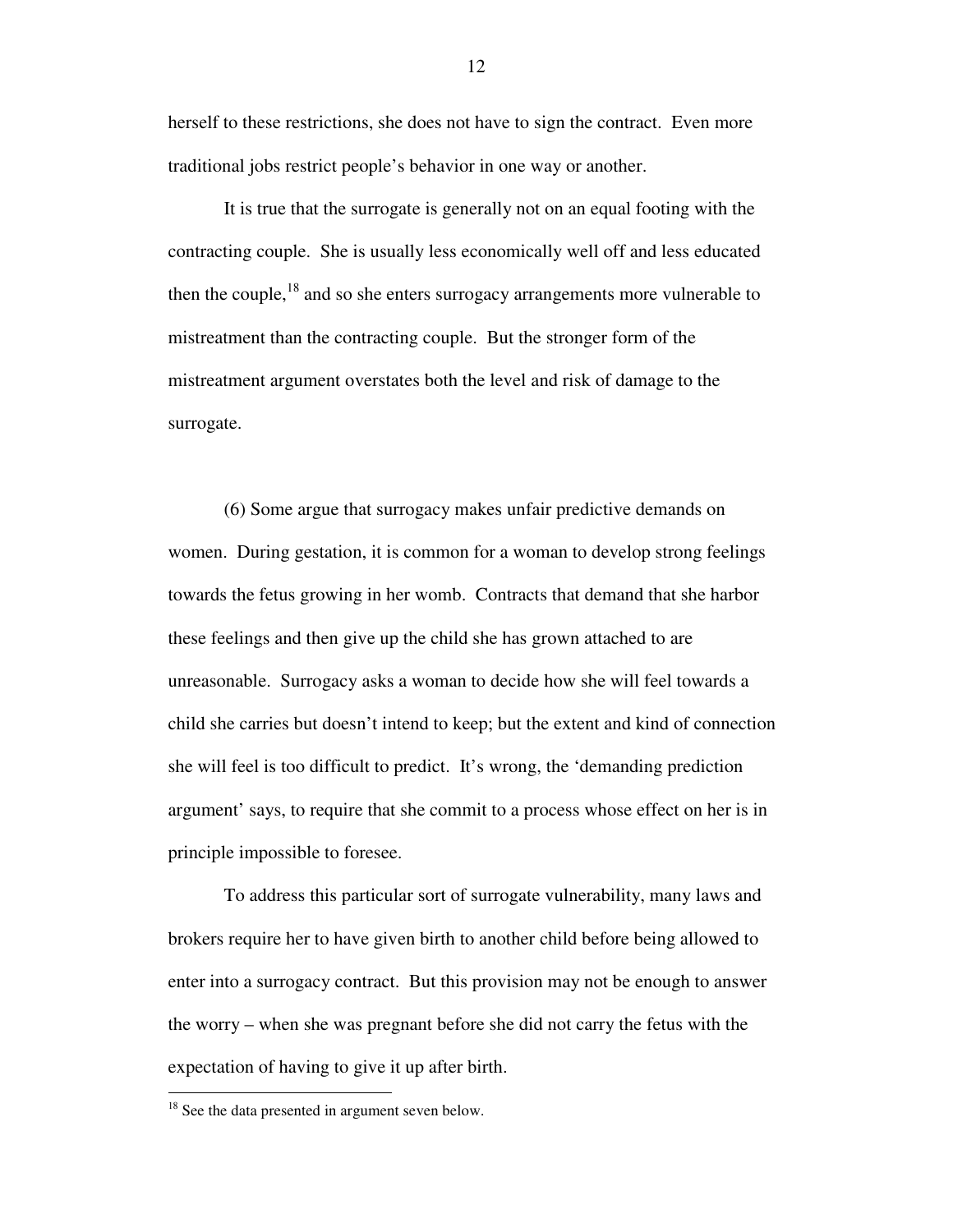Another way to address this vulnerability is to allow the gestational surrogate to change her mind and keep the child. On this view, surrogacy arrangements should be more like most adoption arrangements. But even if she can opt out, she has introduced expectations in the couple, and it may be painful for her to violate these expectations. And some states (California, for instance, as suggested by the *Calvert* decision<sup>19</sup>) do not necessarily allow surrogates to opt out of the contract in this way. Those states need some other way to address this particular vulnerability.<sup>20</sup>

(7) Some think surrogacy contracts are unfair to women for a different reason: because women enter into these contracts under coercion. The thought is that the surrogate's choice process is burdened by circumstances that make it very difficult to resist agreeing to something she does not really want to do. Call this – a more subtle relative of the compensation argument above – the 'coercion argument'.

On the simplest view of coercion, this argument doesn't make sense. Paradigmatic cases of coercion involve limiting or removing an option, but surrogacy contracts actually present women with an additional option. So how can it be that they are coerced into these contracts, when they have in fact *gained* another choice? One answer is that the simple view of coercion isn't correct: a

<u>.</u>

<sup>19</sup> Supreme Court of California. 1993. *Johnson v. Calvert*. 851 P.2d 776.

<sup>&</sup>lt;sup>20</sup> The demanding prediction argument is defended in S. Dodds & K. Jones. Surrogacy and Autonomy. *Bioethics* 1990; 3(1): 1-17, and challenged in J. Oakley. Altruistic Surrogacy and Informed Consent. *Bioethics* 1992; 6(4): 269-287.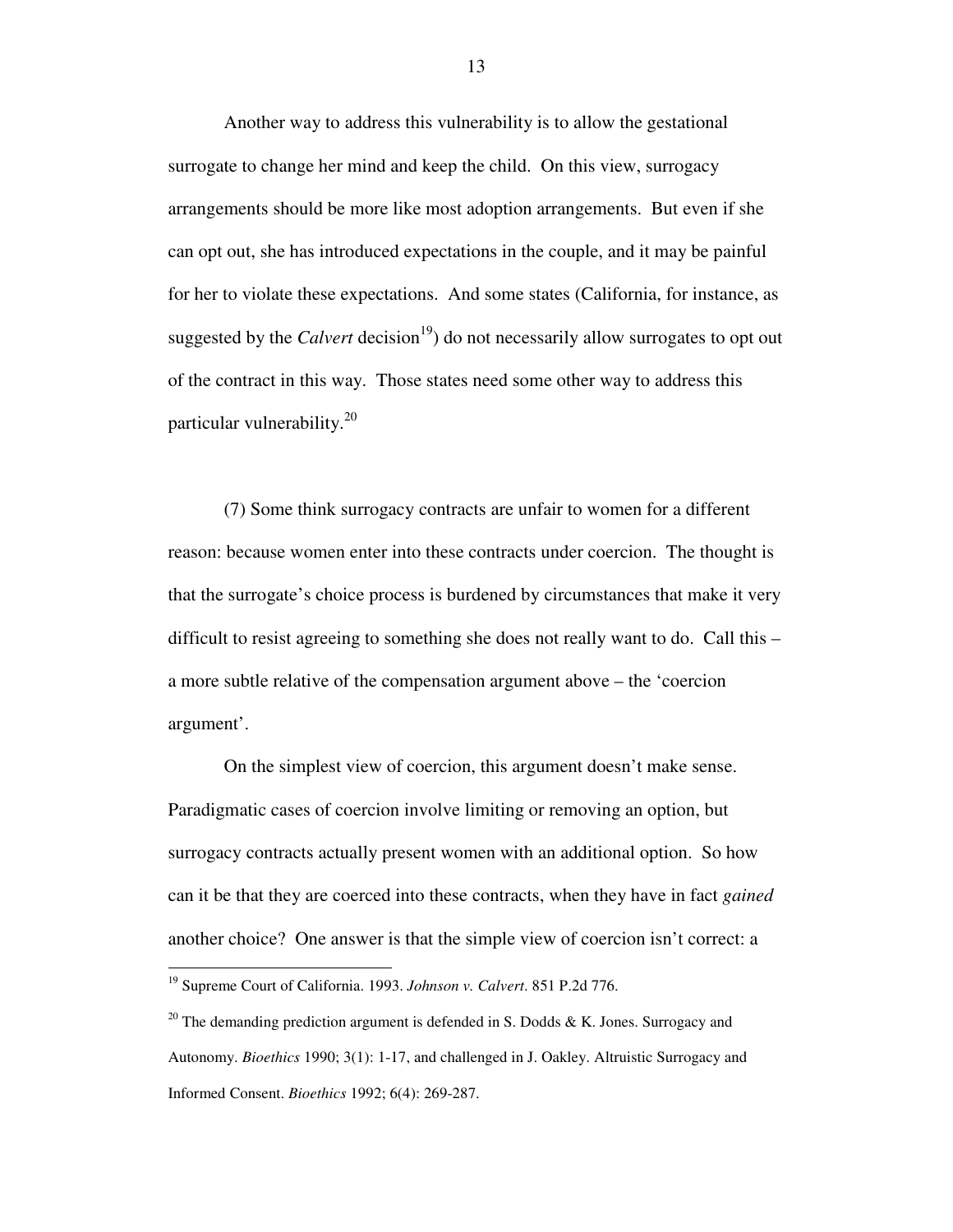new option can instead leave someone less free than she was before. These are what some call 'coercive offers'.

To see this, consider the simpler, paradigmatic cases of coercion first. In these cases, the coercer pushes a target person to act in the way the coercer wants instead of the way the target wants, usually through threatening something horrible. Some option formerly open to the target is either removed, or, more often, its appeal is severely limited. Say an armed man approaches someone walking home from work and demands, 'Give me your wallet or I'll shoot'. Before the gunman appeared, the walker had a variety of open options. The gunman has made exactly one of these options strongly compelling: giving up the wallet. Technically, there are still multiple choices the walker can make: relinquishing his wallet, attempting to seize the gun, running away. But the risk of being shot and perhaps killed in any but the first option is high. The gunman has coerced the walker by making the alternative to giving up his wallet very costly. So even in straightforward cases of coercion, the target can be left with other choices, but they are severely unappealing.

There is another type of circumstance in which options can be made very costly – not by a demand enforced by a threat as in the walker and the gunman situation, but through an offer. These 'coercive offers' are made to a target in some vulnerable situation such that she may believe that she cannot act in another way. Like the gunman's threat, these are offers that cannot be refused without great cost. On a simple view of coercion, offers would always increase freedom: the target is presented with a new option that she did not have before, and she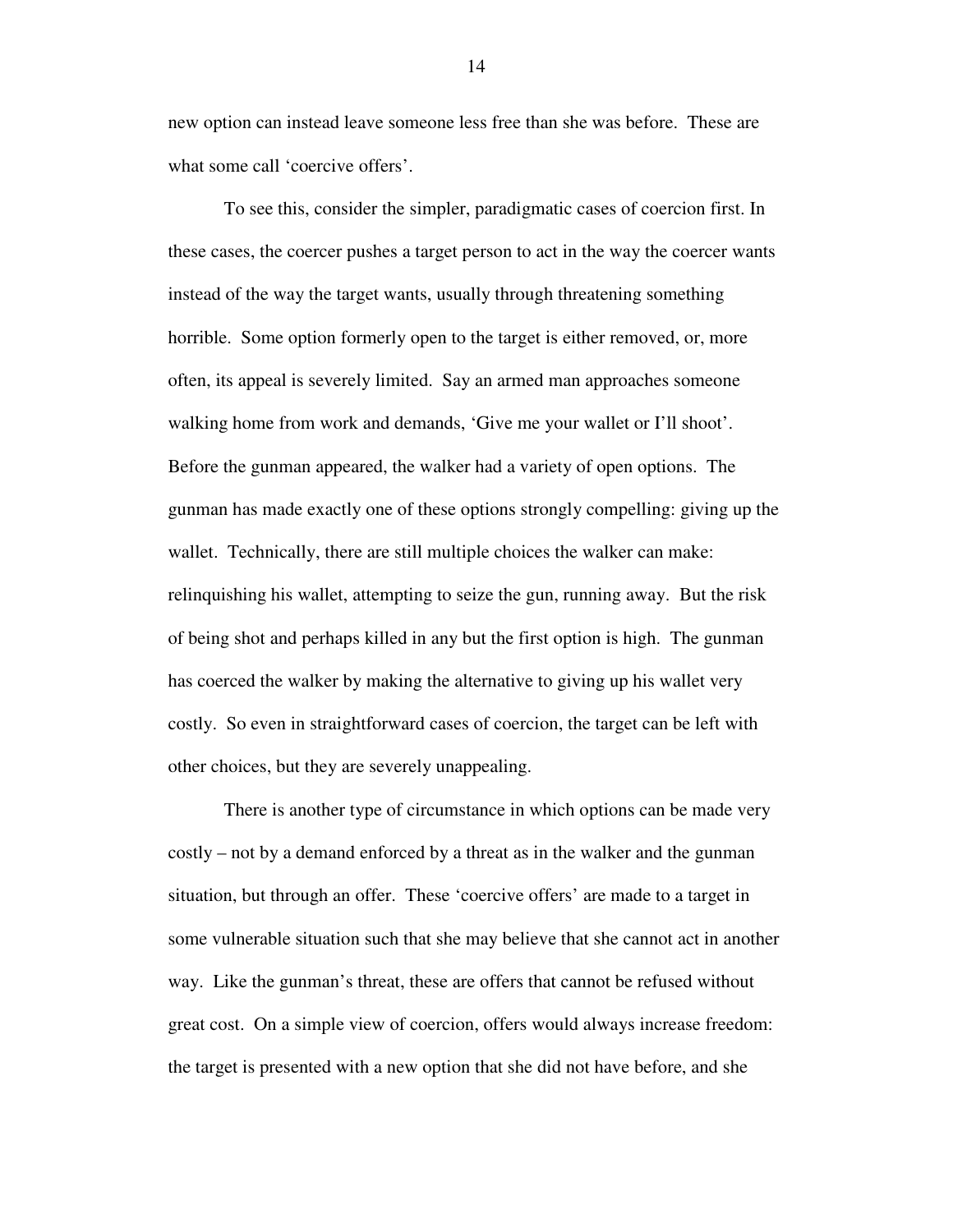does not lose any options that she had before; but certain cases make this simple view untenable.

 Consider, for instance, the case of the lecherous millionaire. 'B's child will die unless she receives expensive surgery.... A, a millionaire, proposes to pay for the surgery if B will agree to become his mistress.<sup>21</sup> In this example, B is presented with a new option; she can become A's mistress and acquire the means to pay for the surgery that will save her child's life. However, from B's point of view, there is seemingly no choice: either she sleeps with the millionaire, or her child dies. So A has made B's option of choosing not to be his mistress extremely costly. She can refuse the offer – that choice is technically open to her – but the cost severely limits its appeal. B's inability to pay for life-saving surgery for her child puts her in a position such that A's offer seemingly can't be refused. A put B into a situation comparable to that of the walker confronted by the gunman. The walker was coerced into giving the gunman his wallet because the gunman made the cost of noncompliance too high. The walker *could* choose not to comply with the gunman, but this option is so unappealing that it can be said he was coerced into giving up his wallet. B's situation is analogous: the cost of her 'non-compliance' with A's offer is so high that we are justified in thinking she was coerced.

Of particular importance is that B is in a position where she is very vulnerable to A's offer. We wouldn't be concerned about B's options if she did not have a child who would die without an expensive operation, or if B had other

<u>.</u>

<sup>&</sup>lt;sup>21</sup> A. Wertheimer. 1997. *Coercion*. Princeton: Princeton University Press: 229.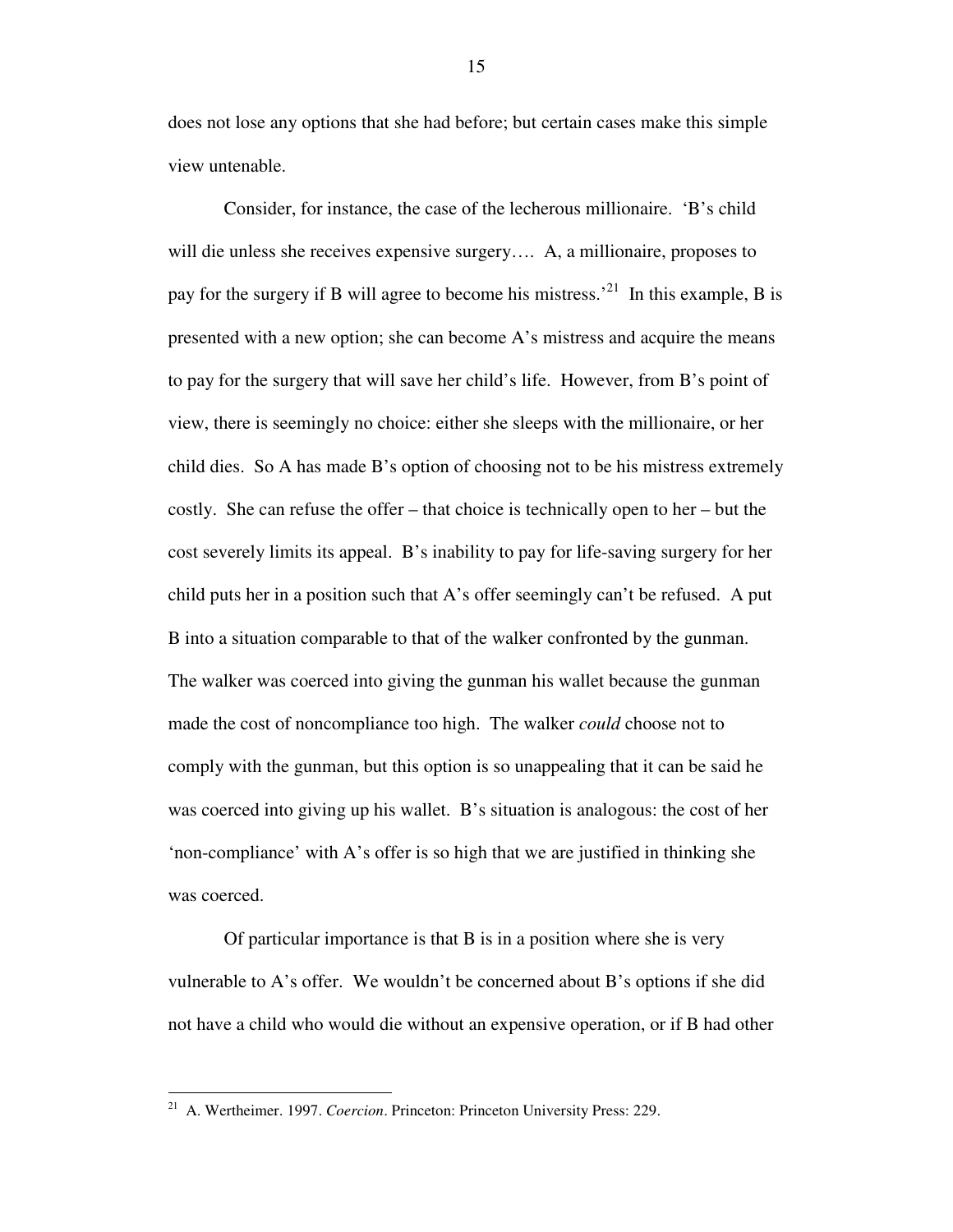reasonable means to raise the money. Therefore, an important factor in the idea of coercive offers is the vulnerability of the party being coerced.

In a similar way, some argue that paid surrogacy is a new but coercive option for many women. There are women who may feel that there is no other way for them to make money. Perhaps being a surrogate mother is not an attractive idea to them, but they feel that their other options are even more unappealing. More than just unappealing, these other options are so costly that the women cannot seriously consider them. By entering into a surrogacy contract, a mother who already has children can make a comparatively good amount of money and be able to stay at home with her other children while she works. In this way, legal surrogacy contracts, although expanding numerically their options, seem to coerce women into making a choice they do not prefer, yet cannot refuse because the price of refusal is too high.

One response to the coercion argument is that some women enjoy being pregnant; whatever their economic situation, surrogacy may not be a coercive offer for them.<sup>22</sup> A second response is this: most surrogates may not be economically vulnerable enough for paid surrogacy to count as a coercive option. The best available data indicates that most gestational surrogates are married and have household incomes between \$25,000 and \$50,000 per year.<sup>23</sup> This data does

 $\overline{a}$ <sup>22</sup> J.A. Robertson. Surrogate Mothers: Not So Novel After All. *Hastings Cent Rep* 1983; 13(5): 29. <sup>23</sup> Office of Technology Assessment. 1988. *Infertility: Medical and Social Choices*. Washington, D.C. Government Printing Office: 273-274. This is the largest study of gestational surrogates in the U.S. The study provides income amounts in 1988 dollars; we have adjusted these to 2005 dollars. There is very little more recent data on surrogate demographics, especially with the large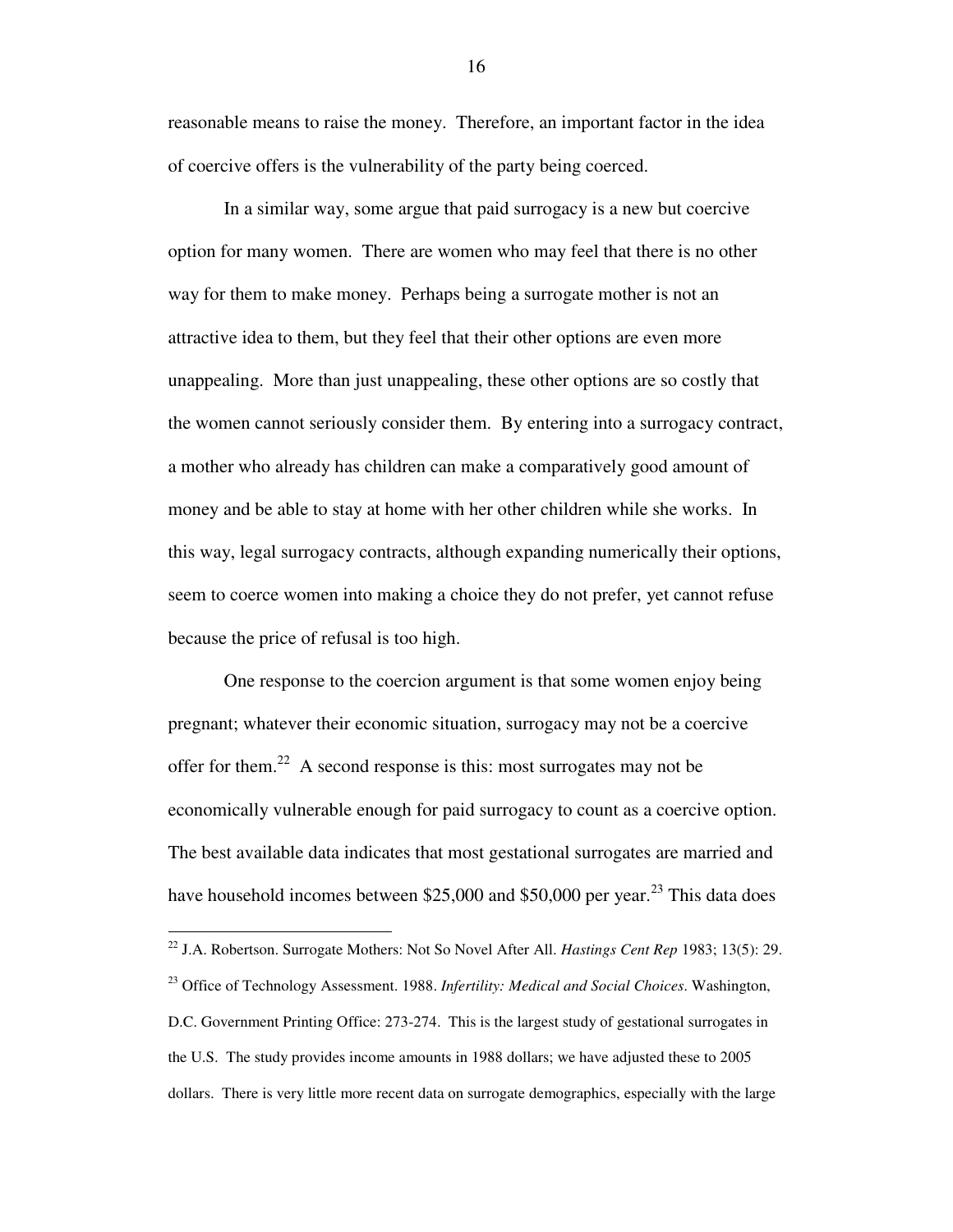not show that the poorest women are entering into paid surrogacy contracts in substantive numbers. Most surrogates are not so desperate for money that we should think of them as coerced. Still, even few cases of possible coercion are morally worrisome.<sup>24</sup>

 All of these arguments concern, directly or indirectly, the vulnerability of the surrogate. We have shown that some fail in straightforward ways – in particular, the (1) prostitution, (2) baby-selling, (3) compensation, and (4) never off-duty arguments. But the (5) mistreatment, (6) demanding prediction, and (7) coercion arguments all still carry important weight. The risk to the surrogate of exploitation and abuse is not as severe as these arguments claim, but they do show that there is still plenty to worry about.

 One response to the real vulnerability that these last arguments expose is to make surrogacy contracts illegal. And indeed some states have done so, most often because of concerns about children, but also to protect candidate surrogates, our focus here. But banning paid surrogacy buys protection at a very high cost: it deprives women of a deeply personal decision. Most generally think people should be free to make choices that concern their own lives, and that the choices relevant to the most intimate parts of their lives – what they think and believe,

sample size of the 1988 data. A problem with all such data is that does not include the many surrogacy arrangements that are informal and unrecorded.

<u>.</u>

<sup>24</sup> For more on coercive offers and undue inducements, see Dodds & Jones, *op. cit.* note 20; Purdy, *op. cit.* note 10; and E. J. Emanuel. Undue Inducement: Nonsense on Stilts? *Am J Bioeth* 2005; 5(5): 9-13 (note also the follow-up articles in the same issue).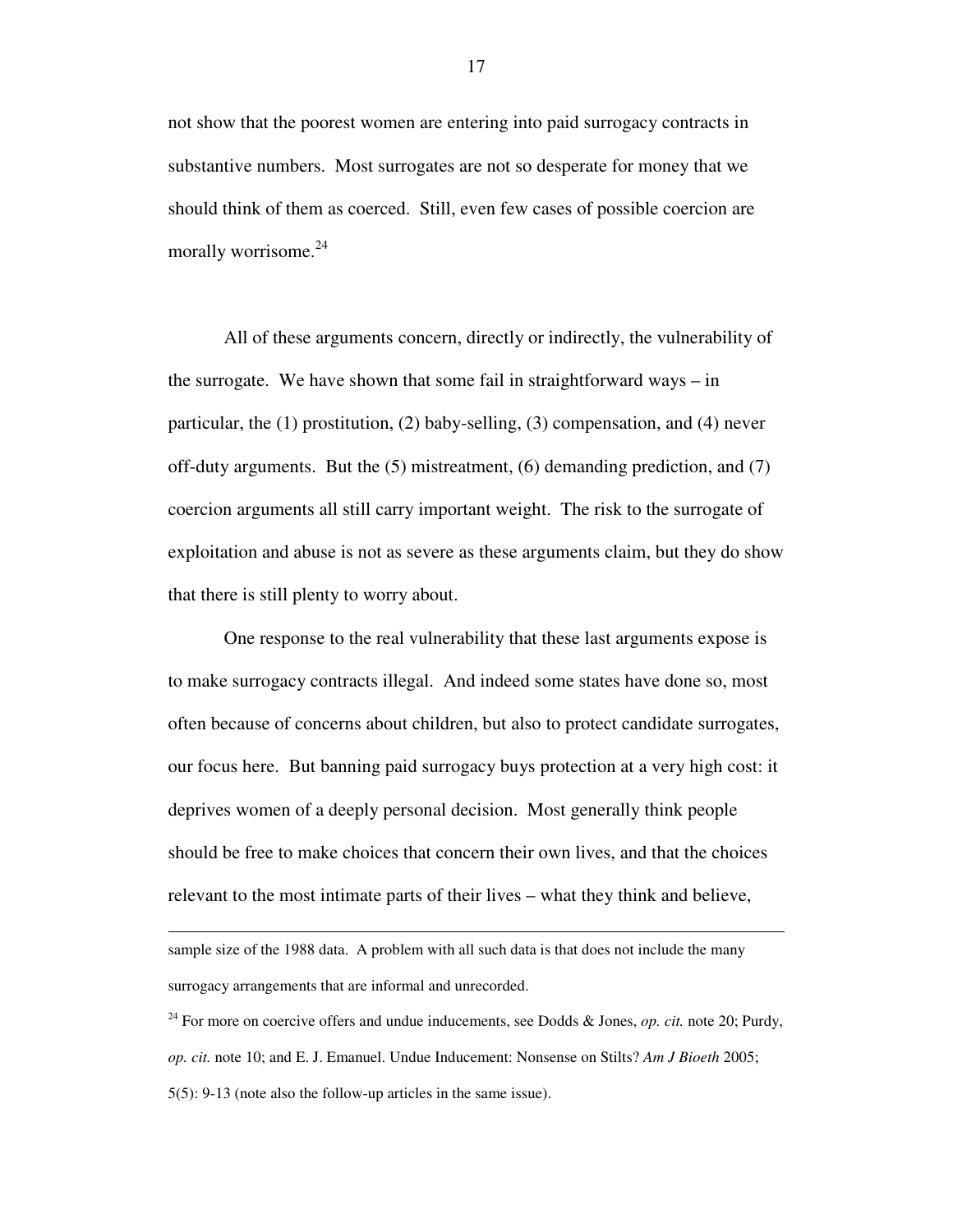with whom they form relationships, and what they do with their bodies – should be protected the most strenuously. To make it legally impossible for the surrogate to perform gestational labor, even commercial gestational labor, is to limit her autonomy too much. Even if the surrogate is vulnerable to some exploitation, respect for her autonomy means not wholly removing paid surrogacy as one of her options. Otherwise, she is wronged: nothing less than bodily autonomy is at stake here.

 Making paid surrogacy legal isn't just an unfortunate capitulation that autonomy demands. Contracts, including the right sort of surrogacy contracts, can enhance and extend freedom in significant ways. Marjorie Maguire Shultz writes that:

Where arrangements involve several persons, where the opportunity for planning and deliberation exists, where reliance is weighty, where expectations are substantial and their validation is personally and socially important – as is true of reproductive agreements – contracts offer a means of arranging and protecting these various interests. $25$ 

Shultz adds that contracts are a crucial resource for 'projecting intention and choice into the future'. Contracts make possible choices that wouldn't be possible otherwise – they extend freedom and power. Surrogacy contracts have this capability as well.<sup>26</sup> The contracting couple gains the ability to have a child who

<sup>&</sup>lt;sup>25</sup> Cited in N.R. Elster. Assisted Reproductive Technologies: Contracts, Consents, and Controversies. *Am J Fam Law*. 2005; 18(4).

 $26$  Contracts are not an ideal model for many of the most crucial and intimate of human relationships, as feminist ethicists such as Virginia Held have argued (V. Held. 1987. Feminism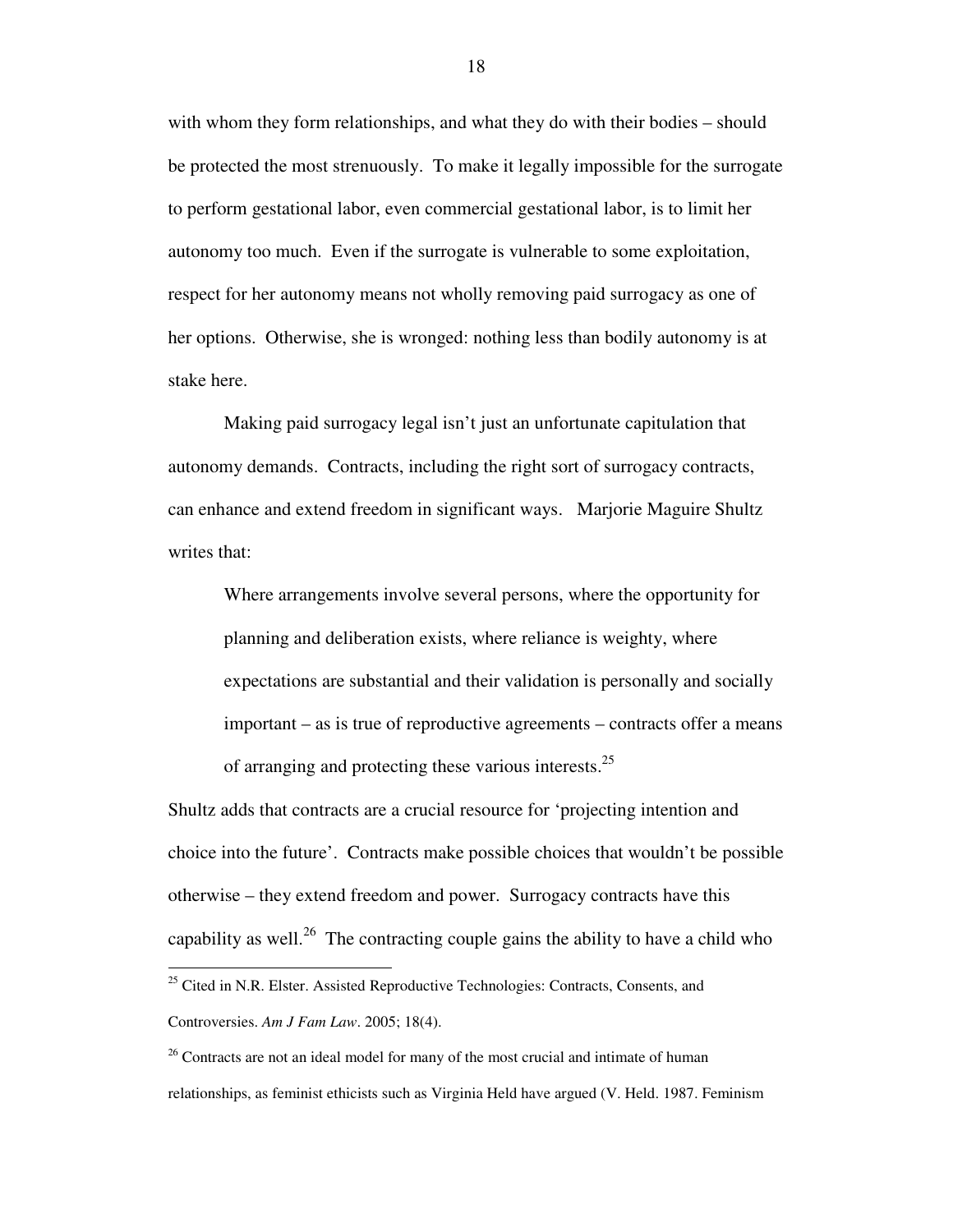is (at least in part) genetically theirs, or at the very least the ability to initiate a pregnancy. The gestational surrogate also gains freedom and power: a new opportunity for paid labor, and the experience of playing a crucial role in bringing new life into the world, without all the antecedent costs of child-raising.

 So the dilemma is clear: the surrogate is vulnerable in important ways, but autonomy prevents a ban, and even positively supports the enhanced choice that surrogacy contracts make possible. If surrogacy contracts are made illegal, women are wronged. However, we saw earlier some unanswered concerns that surrogacy contracts themselves wrong women – by allowing them, the law seems to be failing to protect women in important ways. We want to argue that there is an important and untapped legal tool that, short of a ban, addresses the most important vulnerability arguments. We turn to that proposal now.

### **II. A 'Soft Law' Solution**

 $\overline{a}$ 

 At present, the fifty U.S. states have varying laws (or no direct laws at all) regarding surrogacy. Six states allow individuals and couples to enter into surrogacy contracts, and ten prohibit them in all or some instances. The other thirty-four states have mixed or unclear laws and case rulings on whether or not surrogacy contracts are allowed. Utah, in a recent and unexpected development, legalized some paid surrogacy arrangements in  $2005<sup>27</sup>$  But almost without

and Moral Theory. In *Women and Moral Theory*. E.F. Kittay & D.T. Meyers, eds. Totowa, NJ: Rowman & Littlefield: 111-128). But we believe that in certain limited domains, including surrogacy, contracts can be autonomy protecting and freedom enhancing.

 $27$  Utah bill S.B. 14, signed into law 16 March 2005.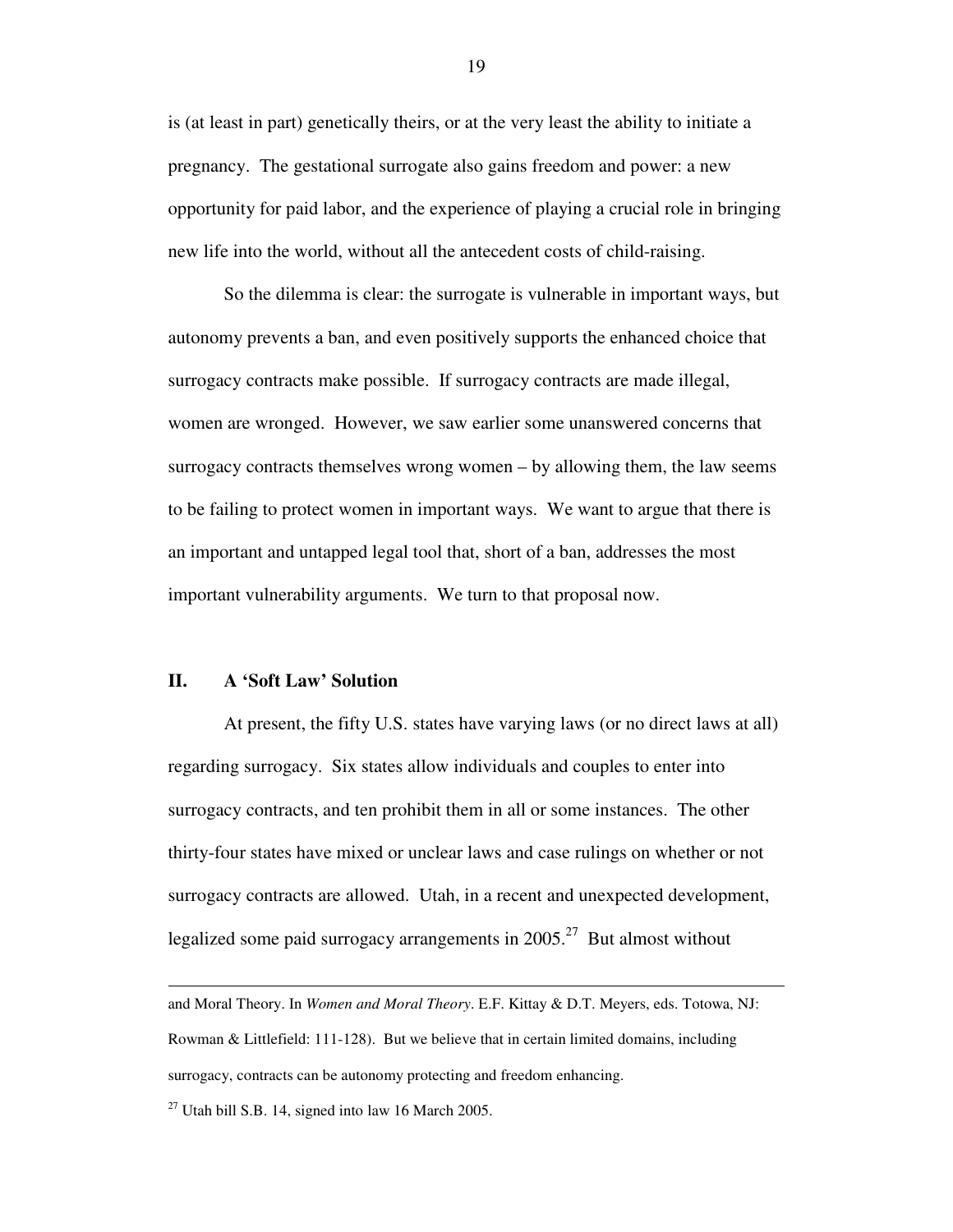exception these laws are too crude. What they miss is a particular form of 'soft law'.

 'Soft law' is that part of law concerned not with crimes and torts, but instead *permissions*. Soft law mandates performances or activities that must occur before some sort of status change – performances and activities designed to protect some substantive state interest, such as public safety. Driver's license tests, marriage license procedures, and medical license procedures are all soft law. Sometimes soft law protects others (medical licenses); sometimes it protects the person seeking the status change as well: the driver's license process certainly protects the driver, and in principle the marriage license process can protect not just possible offspring from disease, but also the couple from unknown health conditions and factual misrepresentation. Protection of the vulnerable from harm is the most common justification of soft law.

Consider another, less familiar example of soft law. In the state of Connecticut, any couple with a child/children under the age of eighteen that seeks a divorce is required by the state to attend 'Parenting Education Classes'.<sup>28</sup> These

 $28$  Information in this section on Connecticut's 'Parenting Education Program' is from the following two websites. For the full text of the Connecticut divorce statute outlining the 'Parenting Education Program', see: State of Connecticut General Assembly. Section 46b-69b Parenting Education Program. Hartford, CT: State of Connecticut. Available at: http://www.cga.ct.gov/2005/pub/Chap815j.htm#Sec46b-69b.htm [Accessed 9 Jul 2007]. For further state-issued information on the program, see: State of Connecticut Judicial Branch. 2005. Parenting Education Programs*.* Hartford, CT: State of Connecticut. Available at: http://www.jud2.state.ct.us/webforms/forms/fm151.pdf [Accessed 9 Jul 2007].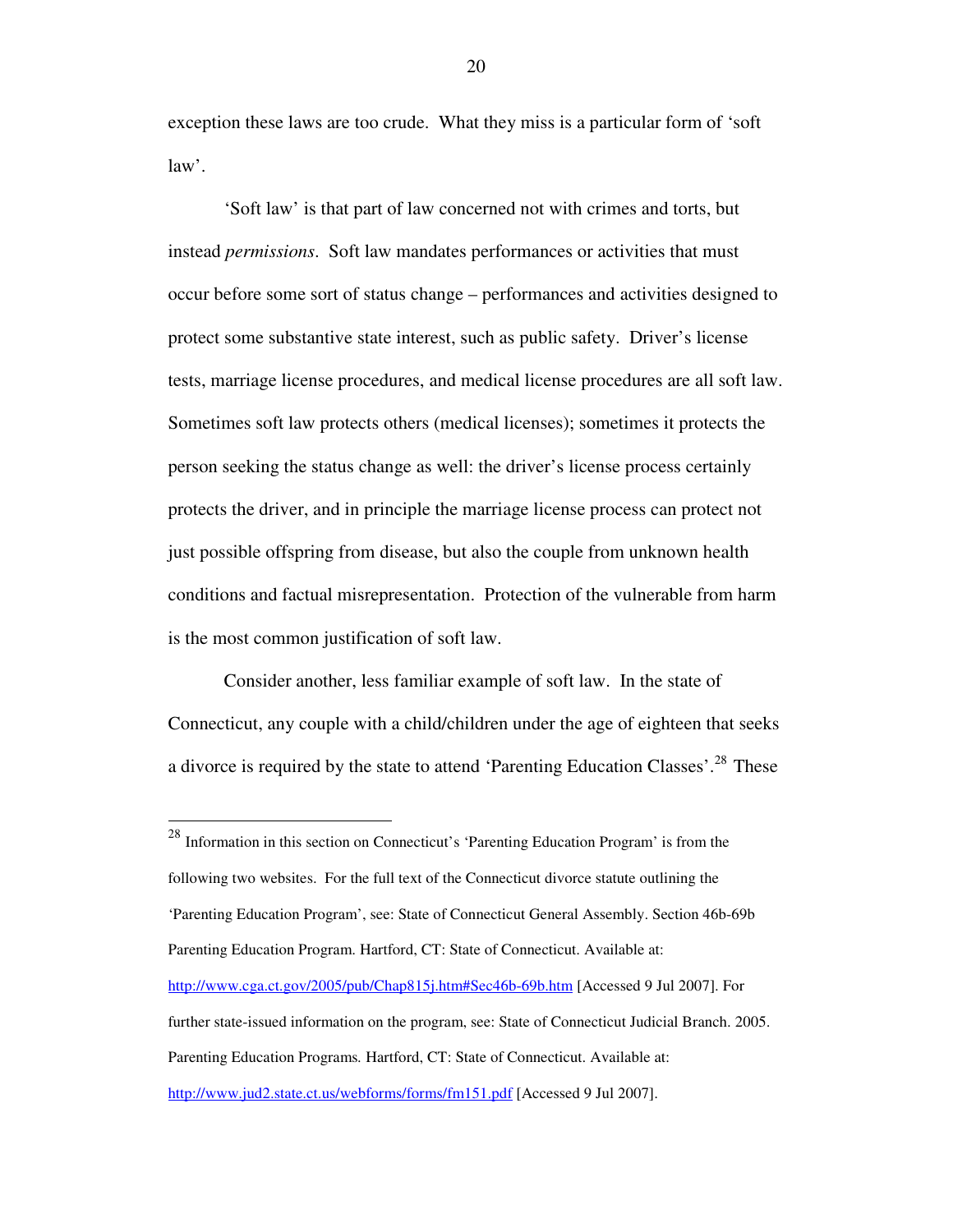classes, a total of six hours in length, are intended to educate parents about the effects of divorce on children. They also teach dispute resolution and offer advice on how to deal with the upcoming new family circumstances. All of this is intended to reduce a negative effect of divorce: that which it has on children who must adapt to a new living situation. Connecticut is not the only state to carry these requirements for divorcing parents. Missouri's 'Focus on Kids' program has similar rules and aims.<sup>29</sup>

 A soft law approach to paid surrogacy can address the vulnerability arguments above while guarding a woman's reproductive freedom. We propose that states offer 'Surrogate Education Classes', completion of which is required of those who intend to enter legal paid surrogacy contracts. The class would feature information about the surrogacy process: what contracts can and cannot legitimately demand of women, what past surrogates have said about their experiences, what other employment opportunities are open to women, and so

The Connecticut program is successful: 'Over 90% rate the course very beneficial in the initial evaluation and two-thirds continue to see benefits from the course six to twelve months later' (Connecticut Council of Family Service Agencies. Parenting Education Program (PEP). Hartford, CT: State of Connecticut. Available at: http://www.ctfsa.org/programs/pep.html [Accessed 9 Jul 2007]).

 $\overline{a}$ 

 $^{29}$  For further information on Missouri's 'Focus on Kids' program, see: University of Missouri-Columbia (UM-C). 2006. Focus on Kids. Columbia, MO: UM-C. Available at: http://missourifamilies.org/fok/ [Accessed 9 Jul 2007]. For more on divorce soft law, see: E. Biondi. Legal Implementation of Parent Education Programs for Divorcing and Separating Parents. *Fam Concil Courts Rev* 1996 34(11): 82-95.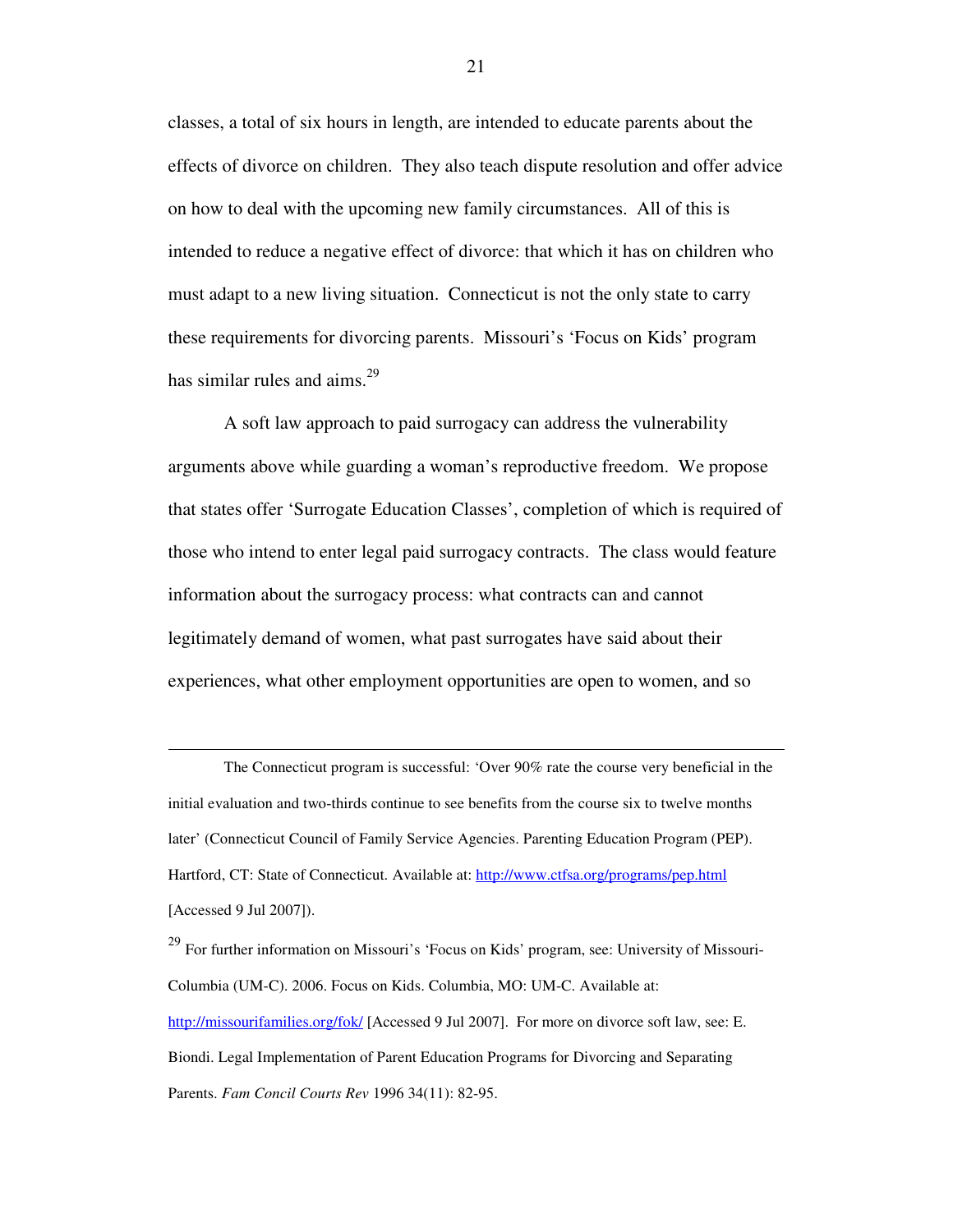forth.<sup>30</sup> The aim in all of this is to decrease the surrogate's vulnerability – to help her be an informed, deliberate choice maker.

 Some specific ways surrogacy classes answer the remaining vulnerability worries are these. First, information about what is and is not legitimate in contracts is important because of the 'mistreatment argument' (argument five above). We saw that even though the contracting couple's control over the surrogate is restricted by some specific surrogacy laws and by legal precedent, the couple and surrogate are still on an unequal footing. Contracting couples are generally better educated than gestational surrogates, and they are more likely to be informed about their rights and limitations in a contractual arrangement. The surrogacy class can address some of this inequality. Surrogates should learn that, for instance, while responsible gestation requires her to eat healthily, she retains control over crucial choices that affect her own body. Surrogates should also learn about whatever other specific rights – such as the option to keep the child after birth – the specific state does or does not allow.<sup>31</sup> For instance, class

 $30$  There are similar solutions outside the U.S. context, our focus in this paper. Some states in Australia already use a soft law approach for other assisted reproductive technologies; in Victoria, for example, people who seek IVF treatment are required to obtain pre-treatment counseling about the treatment's risks and benefits. In the U.K., the required counseling already provided by the HFEA could be expanded to include surrogate education. (We thank two anonymous referees for these suggestions.)

<sup>&</sup>lt;sup>31</sup> Legal limitations on what contracts can demand of surrogates, and the idea of an opt-out clause that lets the surrogate change her mind about keeping the child, can also help address the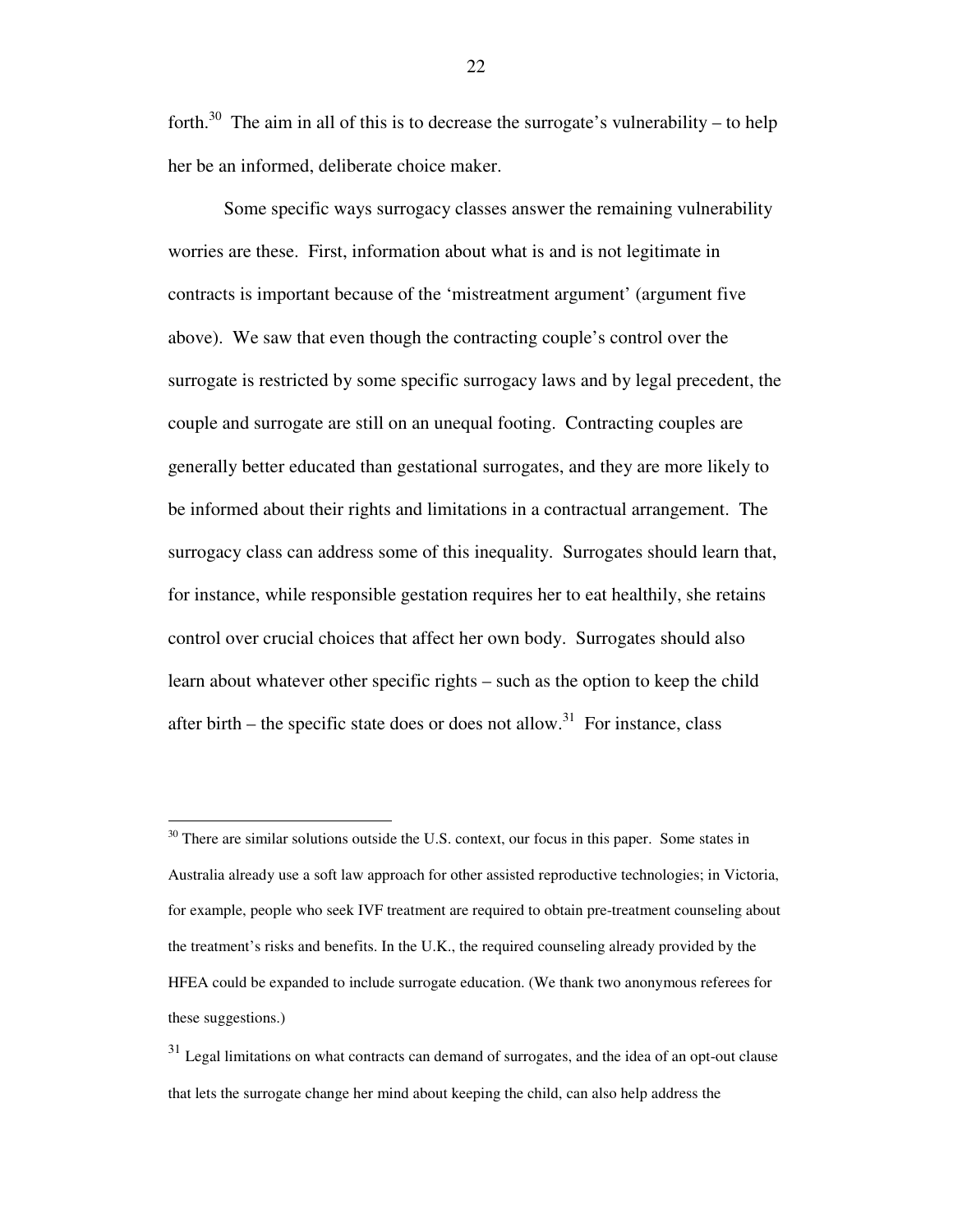members in California would learn that, at least in circumstances like those in the *Calvert* case, a surrogate who changes her mind may *not* keep the child. Educated surrogates are less likely to be commodified and mistreated.

 Second, class participants should hear the experiences of others who have worked as paid gestational surrogates. Ideally, class members should meet former surrogates themselves directly; at a minimum, they should hear both statistical information – health, demographic, and other data – and personal stories written or recorded by past surrogates. This element of the class helps address the 'demanding prediction argument' (argument six above). Former surrogates are in an ideal position to convey what it is like to gestate, with the intent not to raise, a being to whom they are either partly or not at all genetically related; they are the authorities on the sort of attachment that gestational surrogates come to feel. Candidate surrogates may have gestated their own children before, but this does not mean they will be able to accurately predict how they will feel in a surrogacy arrangement. By hearing the experiences of others, their prediction will be better grounded and more cautious.

 A third basic element of the class is information about other forms of employment. The 'coercion argument' (argument seven above) suggested that even though paid surrogacy presents some women with a new opportunity, their socioeconomic circumstances may make it an encumbered, problematic opportunity. While statistically surrogates do not tend to be among the absolutely

-

vulnerability arguments. But even so, we argue that required surrogacy classes are indispensable: these other approaches are useless if the surrogate doesn't know about them.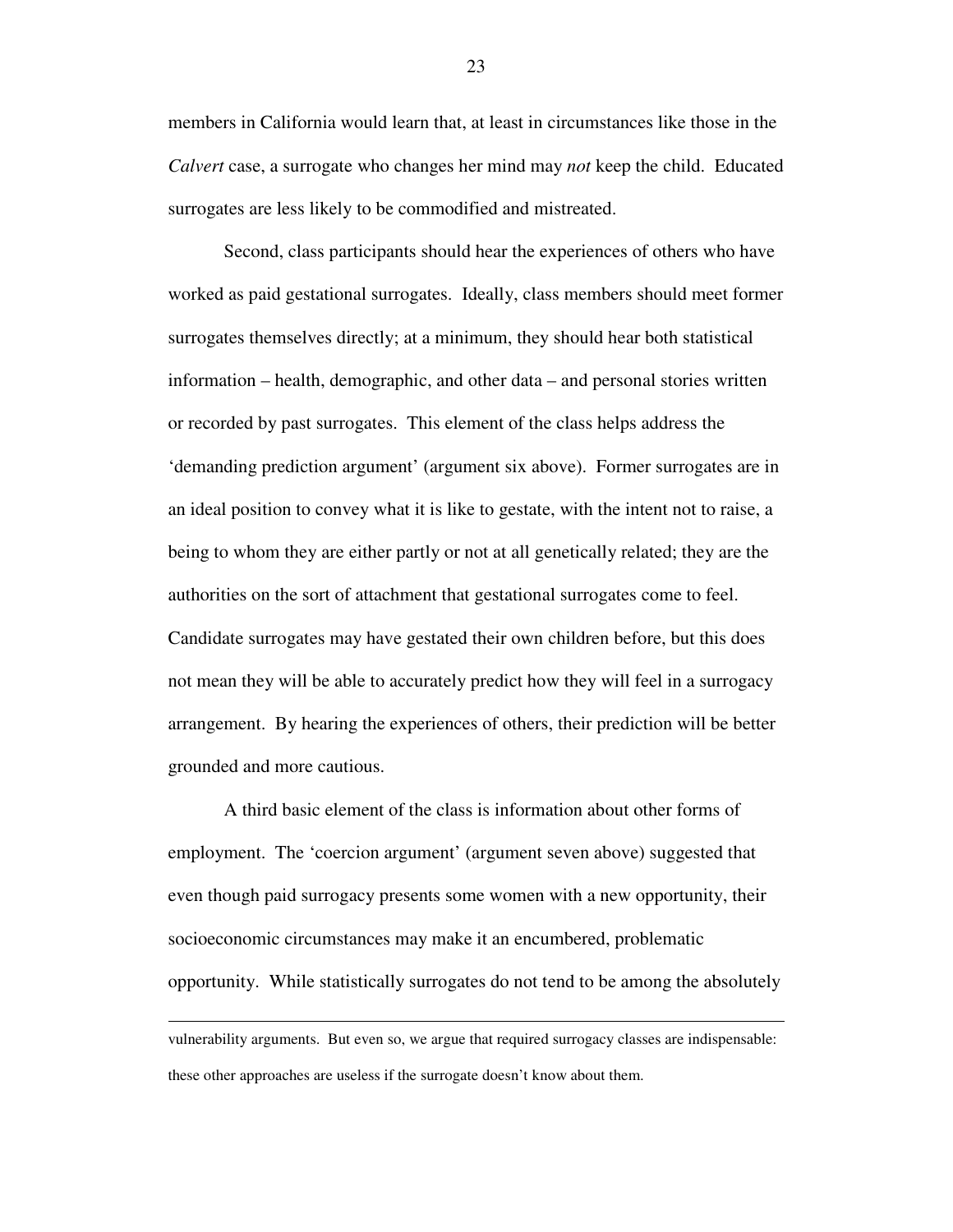worst off, they are still women whose circumstances are not entirely comfortable. Some may think that paid surrogacy is the only way they can earn additional money. Some women, especially single women, may see surrogacy as a way to work while still taking care of their own existing children. They may not be aware of what the surrogacy class can tell them: there are other jobs that can be done at home or jobs with subsidized day care and/or flexible hours. Some of this information should be dispensed in written form (pamphlets, job resource contacts and phone numbers, etc.), and individual personal counseling, outside the class, may be important, too. The more informed women are about genuine alternatives like these, the less vulnerable they are to coercion.

 Developing a network with other surrogates can be another important result of the course. Introducing the potential surrogate to others considering the same choice, as well as women who have already been surrogate mothers, will let her talk first hand with other women who may have, or once have had, the same concerns as she does. If a surrogate mother has support, and is able to talk to other people who have gone through or are going through the same experiences, it will make the process easier on her.

 Many of the details about the course can be left to the discretion of individual states, but we argue for the following additional structural elements. First, this should be a multi-session instead of a single-session course. Retention will be higher if there are multiple sessions, and the (modest) time period between sessions will give the candidate surrogate a chance to reflect on her choice and bring her own questions back to the group.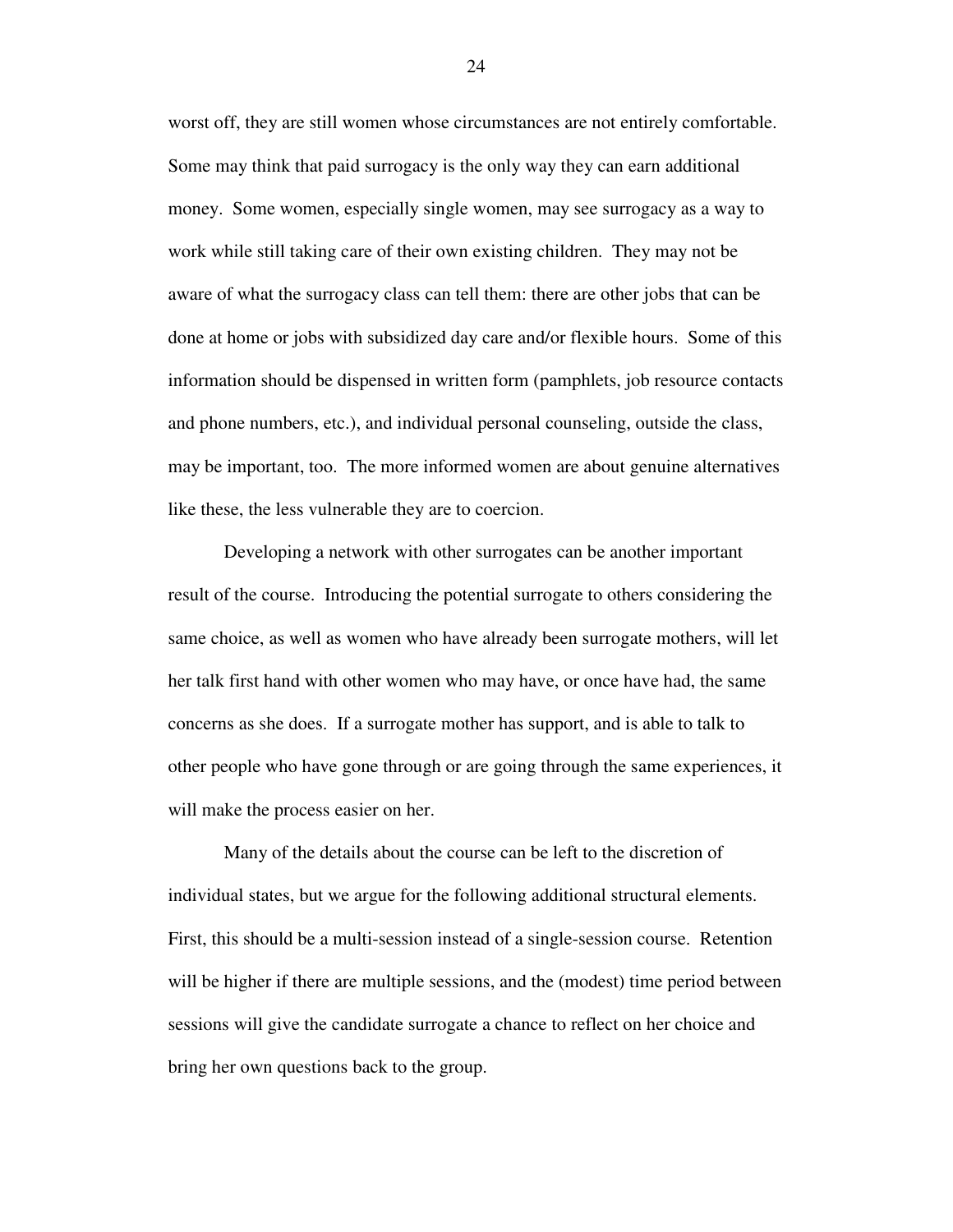Next, the total class time need not be long – six to eight hours of instruction and dialogue should be sufficient. But at least two of these hours should consist of a one-on-one meeting between the candidate surrogate and a counselor. The counselor can help the woman be reflective about the reasons for which she is entering the contract. And time alone with each potential surrogate will allow the counselor to address specific concerns. Without being in front of a large group of people or worrying about time constraints, the candidate surrogate is more likely to voice her own independent questions and concerns.

A third issue concerns the cost of the classes. There are four obvious candidate payers here: (1) the state, (2) one of the contracting parties' health insurance plans, (3) the potential surrogate, or (4) the contracting couple. Because the course will not be cheap to run (it involves a paid instructor as well as someone qualified to provide one-on-one counseling), and because surrogacy is not a medically necessity (and so health insurance does not usually cover any fees related to the contract and procedure), it is difficult to justify obtaining the funds from either of the first two sources. Also, because the surrogate is most often economically not well-off, it is unfair to ask her to pay for the class. So the best option seems to be to include it in the costs a contracting couple will have to pay for the entire surrogacy process. It is normal that a contracting couple foot the bill for the medical expenses, maternity clothes, and other pregnancy-related costs incurred by the surrogate. It seems, then, most natural that the contracting couple subsidize the course as well.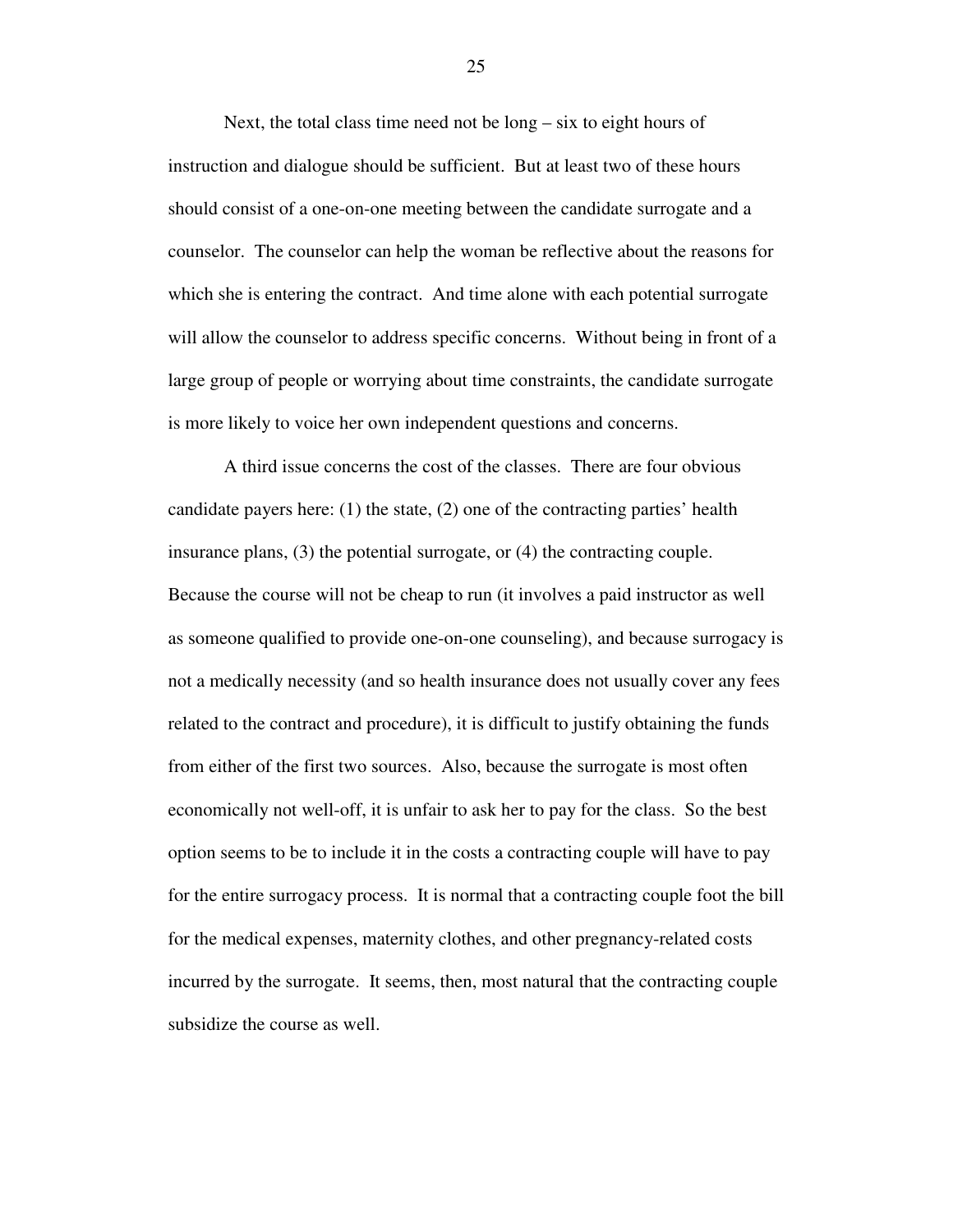Fourth, a required separate class session for the contracting couple may be important as well. They too can benefit from hearing from former participants in surrogacy contracts, both so that their own expectations are realistic, and because the more sympathy and understanding they have for the experiences of gestating surrogates, the less vulnerable the surrogate herself.

Finally, a candidate surrogate need only complete the program once, not every time she wants to enter a contact. Childcare should be provided for class members – after all, some women choose surrogacy exactly because it allows them to work without being away from their children.

It's important to emphasize that the surrogacy course is not intended to steer women away from surrogacy. Potential surrogates should be assured that the training and counseling is to help them, not hinder them. In order to present the sort of information described above as neutrally and objectively as possible, care must go into choosing educators and counselors. These class leaders should be familiar with surrogacy law and the surrogacy experience, or at the very least be able to marshal presenters who are. It is important that they announce themselves as advocates for the women in the program. They are not trying to scare or to prohibit candidate surrogates from making their own decisions. The counselors and educators, rather, are working as proponents of the surrogate; they are trying to create a favorable and fair environment for the contracts to take place. Upon completing the class, some may indeed decide not to become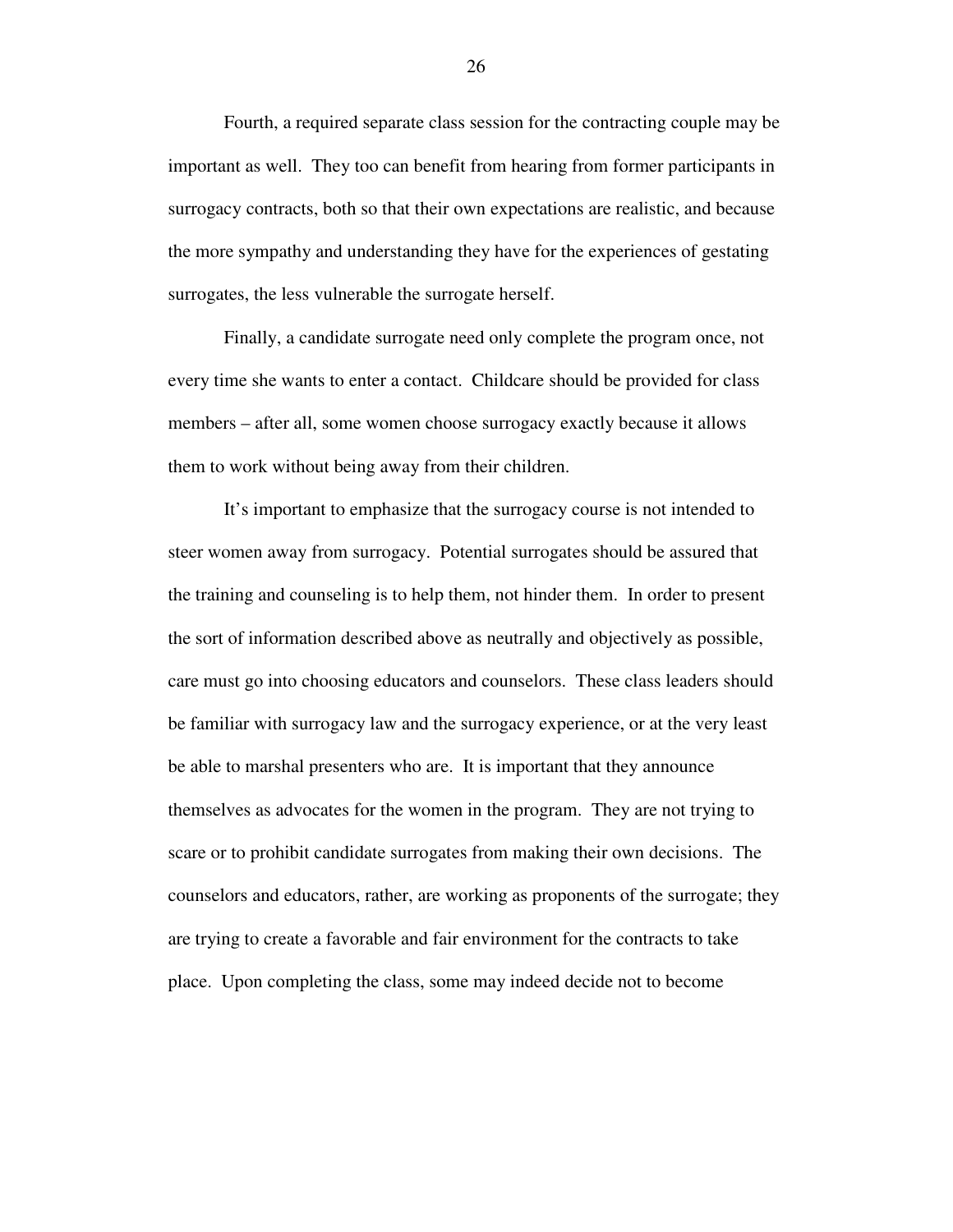surrogates.<sup>32</sup> Those who do will be able to make a more reflective personal decision.

This last point – that surrogacy courses are intended and structured to enhance, not restrict, the autonomy of the surrogate – is crucial. It distinguishes our approach from other soft law approaches that, either explicitly or as revealed by the shape of the policy, simply attempt to discourage some behavior. For instance, a state law that requires women seeking an abortion to first view pictures of the remains of aborted fetuses is unlikely to be aimed at enhancing their autonomy. Soft law policies of the sort we defend here do exact costs (in time, energy, and other resources), and any benefits that don't accrue to those who pay these costs, or any moral constraints that asymmetrically handicap them, demand special justification. Our proposal meets this test in a way that other soft law approaches often do not: enhancing the candidate surrogate's autonomy is both the explicit and structural aim of the surrogacy classes.

And this proposal offers a way out of the dilemma that confronted us earlier – ban paid surrogacy, or respect a surrogate's autonomy to expose herself to possible exploitation and abuse. A ban wrongs women, because choices about what one does with one's body are deeply personal and crucial; and legalizing crude paid surrogacy wrongs women, because of the asymmetric vulnerability of

-

 $32$  If they do decide against paid surrogacy, the Baby M case suggests that both the candidate surrogate *and* the contracting couple will be better off – and fewer children will face the sort of parental limbo that Baby M herself faced.